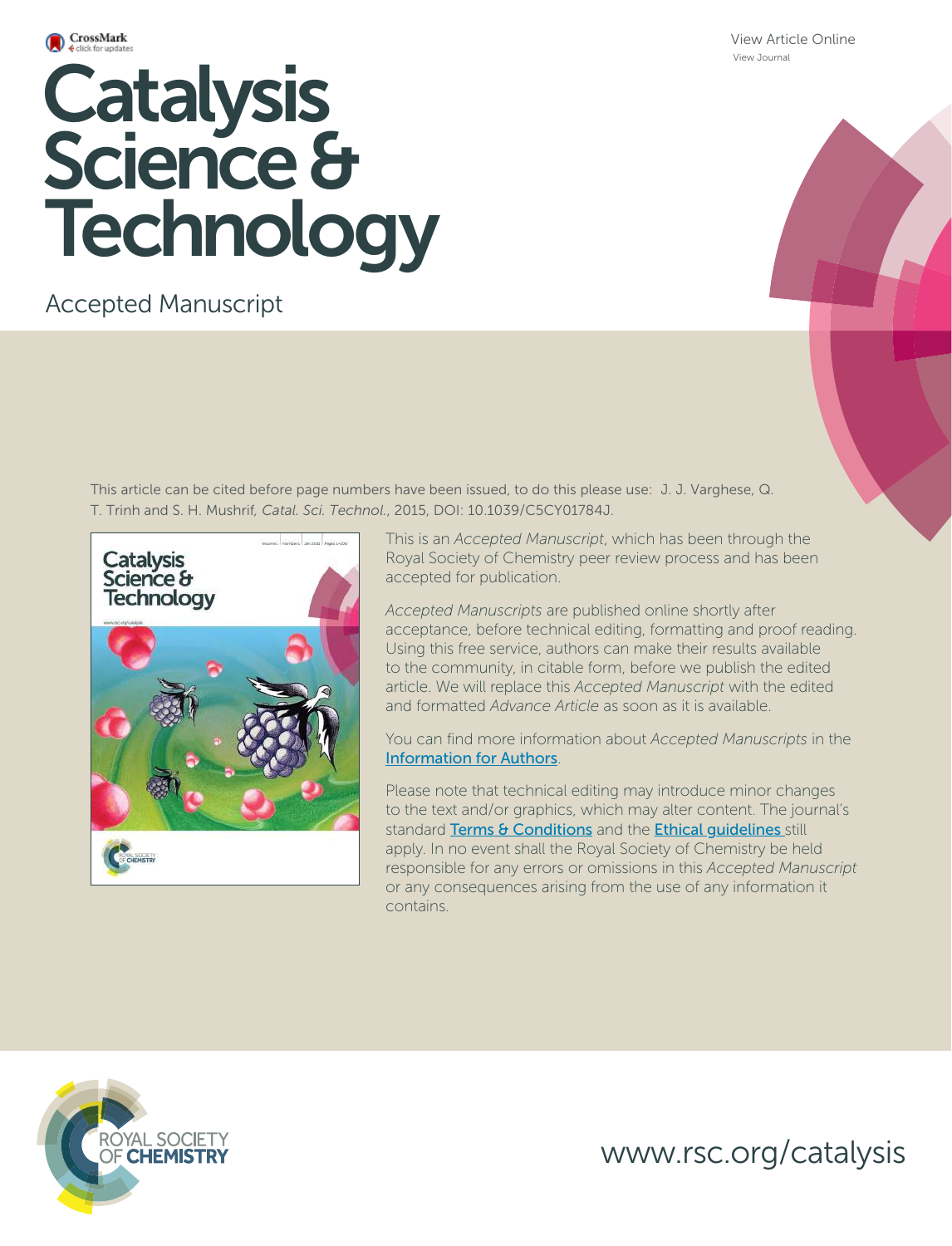Published on 28 December 2015. Downloaded by LA TROBE UNIVERSITY on 16/01/2016 03:48:57

# **Journal Name**

# ARTICLE

Received 00th January 20xx, Accepted 00th January 20xx

DOI: 10.1039/x0xx00000x

**www.rsc.org/** 

**Insights Into the Synergistic Role of Metal-Lattice Oxygen Site Pairs in Four-Centered C-H Bond Activation of Methane: The Case of CuO** 

Jithin John Varghese, $^\dagger$  Quang Thang Trinh, $^\dagger$  and Samir H. Mushrif\*

The activation of methane by transition metal/ metal oxide catalysts is pertinent for developing/optimizing processes which help to convert this abundantly available resource to value added chemicals. First principles calculations reveal that the under-coordinated lattice Cu-O pair on different CuO surfaces synergistically activates methane with barriers as low as 60.5 kJ mol<sup>-1</sup> on the high energy CuO(010) surface and 76.6 kJ mol<sup>-1</sup> on the most stable CuO(111) surface. The significantly low activation barrier is due to: (1) the stabilization of the transition state (TS) and the reduced strain on the dissociating methane molecule, and (2) the stabilization of the co-adsorbed products of dissociation, resulting in favorable thermodynamics. The mechanism, which is also applicable to chemisorbed oxygen containing Cu(111) surface, involves simultaneous copper addition and hydrogen abstraction by the chemisorbed/lattice oxygen via a 4-centered (CH<sub>3</sub>-(Cu)--H-(O)) TS, stabilized by the Cu--CH3 and O--H dipole-dipole interaction. The activation barriers for the subsequent dissociation of surface CH<sub>3</sub> moieties and coupling of CH<sub>3</sub> with CH<sub>2</sub> on the CuO(111) surface are both much higher than the barrier of the first C-H bond dissociation in methane. The mechanistic insights elucidated in this article could be applicable to other metal-oxygen (M-O) site pair mediated activation of methane and thus, can serve to screen potential oxide surfaces for the purpose.

# **1. INTRODUCTION**

Methane is the most abundant hydrocarbon on the earth with large potential reserves in the form of natural gas,<sup>1</sup> shale gas and methane hydrates<sup>2</sup>. The immense potential of methane as an abundant feedstock for the upgradation to value added chemicals, fuels and high performance carbon materials remains hugely underutilized.<sup>3</sup> This is due to the lack of cheap and efficient materials as well as techniques to selectively and controllably activate the strong C-H bonds of methane (bond dissociation energy of  $\sim$ 440 kJ mol<sup>-1 4</sup>). The products of the one-step reactions for the direct transformation of methane to useful chemicals depend not only on the extent of its dehydrogenation but also on the nature and extent of functionalization/oxidation of the carbon atom.<sup>5</sup> Conversion of methane to commercially desirable products like ethylene requires its selective partial dehydrogenation to generate CH<sub>3</sub> in the gas phase or CH<sub>x</sub> (x=2, 3) on the surface to facilitate gas phase and surface mediated coupling reactions respectively.<sup>5</sup> Thus, gaining a fundamental understanding of the catalytic activation process and of factors affecting it is crucial in designing catalytic reaction systems.

The relatively high activation energy barrier (150-170 kJ  $mol<sup>-1</sup>$  obtained from calculations)<sup>6-8</sup> for the dissociation of the C-H bond of methane on copper catalysts limits its use to applications like the synthesis of graphene by chemical vapor deposition.<sup>9,10</sup> However, experiments on the decomposition of methane on Cu(100) surface showed that the chemisorbed oxygen on the surface can abstract hydrogen and lowers the activation energy barrier for the dissociation of methane to ~125 kJ mol<sup>-1</sup> compared to ~200 kJ mol<sup>-1</sup> on the clean surface. $^{11}$  Computational investigations suggest that the presence of oxygen promotes the dissociation of methane on inactive coinage metals like Cu, Ag, Au. $12,13$  The suggested role of chemisorbed oxygen is to favorably alter the thermodynamic driving force for the dissociation reaction.<sup>14</sup> Though, the promotional effect of dissociatively chemisorbed surface oxygen on inactive metal surfaces has been revealed, detailed mechanistic insights into this are either lacking or are still a subject of debate. Moreover, chemisorbed oxygen on copper surfaces is metastable and thus doesn't constitute a stable catalytic surface as compared to its oxide counterparts.<sup>15</sup>

Structured oxides of certain transition metals like PdO(101),  $RuO<sub>2</sub>$  and IrO<sub>2</sub> are considered an important class of catalysts for methane activation and selective oxidation.<sup>16,17</sup> The activation energy barrier for the dissociation of methane involving both palladium atom and the lattice oxygen on

School of Chemical and Biomedical Engineering, Nanyang Technological University, 62 Nanyang Drive, 637459 Singapore

<sup>\*</sup>Email: shmushrif@ntu.edu.sg

<sup>+</sup> Both the authors contributed equally to this work.

Electronic Supplementary Information (ESI) available: [Complete details of the computational methodology and additional computational results supporting the concepts presented in the article]. See DOI: 10.1039/x0xx00000x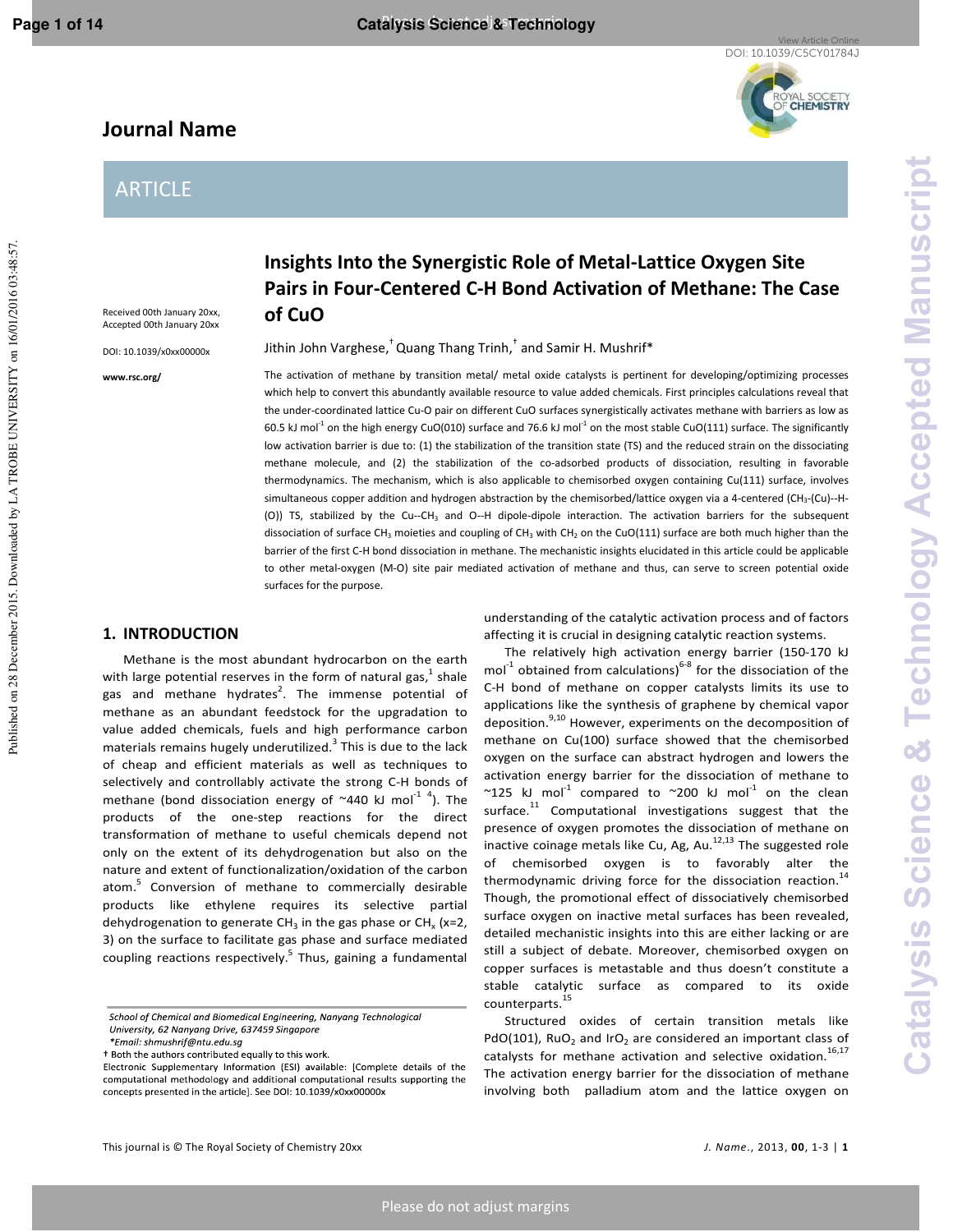## **ARTICLE Journal Name** DOI: 10.1039/C5CY01784J

View Article Online

Published on 28 December 2015. Downloaded by LA TROBE UNIVERSITY on 16/01/2016 03:48:57.

Published on 28 December 2015. Downloaded by LA TROBE UNIVERSITY on 16/01/2016 03:48:57

PdO(101) cluster/surface is lower than that on clean and chemisorbed oxygen covered cluster/surface.<sup>18,19</sup> This suggests that oxides could be better catalysts for methane C-H activation. $^{18,19}$  IrO<sub>2</sub>(110) surface has been shown to be active not only in dissociating methane<sup>20</sup> but also for coupling of the dissociated  $CH<sub>2</sub>$  species on the surface, to form ethylene with negligible activation barriers.<sup>21</sup> Thus, we see that investigations of C-H bond activation on transition metal oxide surfaces focus on oxides of late 4d and 5d transition metals.

Since dissociatively chemisorbed oxygen on copper is metastable $^{15}$  and cannot bring down the activation energy barriers for the dissociation of methane to within the 100 kJ mol<sup>-1</sup> range,<sup>12</sup> we investigated the potential of copper oxide for the same. Cupric oxide (CuO) has attracted significant attention in the recent past due to its versatility. It has been synthesized in different morphologies with a wide range of applications, including catalysis.<sup>22</sup> CuO has recently been demonstrated to be a very efficient and regenerative catalyst in activating the formyl C-H bonds in sugars, which is a key step in their oxidation to acids.<sup>23</sup> We report for the first time, the activation energy barriers and pathways for the dissociation of methane on CuO surfaces (CuO(111), CuO( $\overline{1}11$ ) CuO(01 $\overline{1}$ ) and CuO(010) and CuO(110)). We also provide detailed insights into the surface Cu-O site pair mediated fourcentered C-H activation and dissociation which has substantially lower activation energy barriers compared to copper catalysts, with and without chemisorbed oxygen. The geometrical and electronic characteristics of the CuO surfaces and the key interactions which govern their activity towards the C-H bond dissociation are presented. In addition to activation of the first C-H bond of methane, subsequent surface reactions of the chemisorbed  $CH_3$  species are also investigated and presented.

## **2. COMPUTATIONAL METHODOLOGY**

The simulations were performed with the periodic planewave implementation of Density Functional Theory (DFT)<sup>24,25</sup> using the ab-initio total-energy and molecular-dynamics program VASP (Vienna ab-initio simulation program) developed at the Fakultät für Physik of the Universität Wien.<sup>26,27</sup> The GGA-PBE exchange correlation functional<sup>28</sup> within DFT and the Projector Augmented Wave  $(PAW)^{29,30}$ method for the treatment of the inner core, with a plane wave cut-off energy of 450 eV were used in the electronic structure calculations. The nudged elastic band (NEB) method implemented in VASP was used to locate the transition states (TS) for the dissociation of methane on the different surfaces. The TSs were further reconfirmed with vibrational frequency calculations, where one imaginary frequency confirmed the TS. Spin polarization was turned on for all simulations involving CuO. Since DFT cannot reproduce the electronic and magnetic properties of CuO due to the strongly correlated and localized 3d electrons in copper,  $31-33$  the implementation of Hubbard U correction<sup>31,34</sup> in the form of GGA+U (LDAU in VASP) described by Dudarev et al<sup>35</sup> was applied to compute bulk properties and chemisorption energies on CuO surfaces. The values of  $U = 7.0$ 

eV and  $J = 0$  eV, as reported by Nolan and Elliott<sup>32</sup> have been used in the calculations. Since charge transfer between the surface and substrate is an important factor influencing the catalytic activity,  $36,37$  Bader charges  $38,39$  for the stable initial state configuration (IS), TS and the stable final state configuration (FS) were computed. The charge transfer mechanisms and the interactions of the reaction centers were established based on these charges.

The optimized fcc bulk lattice constant of copper was found to be 3.63 Å and was used for all subsequent calculations. Cu(111) and chemisorbed oxygen containing Cu(111) surfaces were modelled as periodic slabs with three atomic layers in 3x3 supercells with a vacuum of 10 Å above the layers, as shown in Fig. S1.a and b in the supplementary information. The first two layers were allowed to relax to account for lattice relaxation of the catalyst in the course of the reaction, while the bottom layer was fixed. A Monkhorst-Pack<sup>40</sup> type  $4x4x1$  special k-point grid was used for sampling the Brillouin zone.

CuO has a monoclinic crystal structure and the bulk lattice constant was optimized to a= 4.68 Å, b= 3.43 Å, c= 5.14 Å,  $β=$ 99.3 $^{\circ}$ , which is in agreement with experimentally determined values.<sup>41</sup> To evaluate the potential of CuO to activate the C-H bond of methane and to understand the roles of lattice oxygen and copper in the process, we have comprehensively investigated three facets of copper oxide: CuO(111), CuO( $\overline{1}11$ ), and CuO(110). CuO(111) has been reported to be the most stable facet among the different possible ones based on the lowest calculated surface energy and is followed by CuO( $\overline{1}11$ ).<sup>42</sup> CuO(111) and CuO( $\overline{1}11$ ) surfaces have similar surface arrangement and geometric configurations and thus would serve to reconfirm and validate the role and contribution of the metal-oxygen pair in activation. These facets of CuO chosen for investigation have been observed in experiments and can be synthesized.<sup>23,43-45</sup>

The surface sites on CuO(111) and CuO( $\overline{1}$ 11) can be classified as 3-coordinated and 4-coordinated copper and oxygen atoms, with repeating arrangement of  $O_3$ -Cu<sub>3</sub>-O<sub>4</sub>-Cu<sub>4</sub>, as shown in Fig. 1a and 1b. Both CuO(111) and CuO( $\overline{111}$ ) present adjacent pairs of under-coordinated surface lattice Cu-O site pairs which are potential active sites for methane activation and dissociation. Similar atomic arrangement with under-coordinated Cu-O pair is observed in  $CuO(01\overline{1})$  and CuO(010) surfaces (supplementary information Fig. S2) and thus methane activation was investigated on these surfaces as well. CuO(110) is a higher energy surface<sup>42</sup> and can have two types of surface atomic arrangements: 1) Copper terminatedwith repeating arrangement of  $Cu<sub>2</sub>-O<sub>4</sub>-Cu<sub>4</sub>-O<sub>4</sub>$  where the 2coordinated Cu atoms project out of the surface or 2) Oxygen terminated- with repeating arrangement of  $O_3$ -Cu<sub>4</sub>-O<sub>3</sub>, as shown in Fig. 1c and will be referred to as  $CuO(110)_0$ . The  $Cu(110)_O$  surface is expected be more stable than the other surfaces in an oxygen rich environment.<sup>42</sup> On CuO(110)<sub>o</sub> surface, all oxygen atoms on the surface are 3-coordinated whereas all copper atoms on the surface are 4-coordinated. Thus, to ascertain the roles of the under-coordinated Cu-O pairs on the CuO surfaces, we investigated methane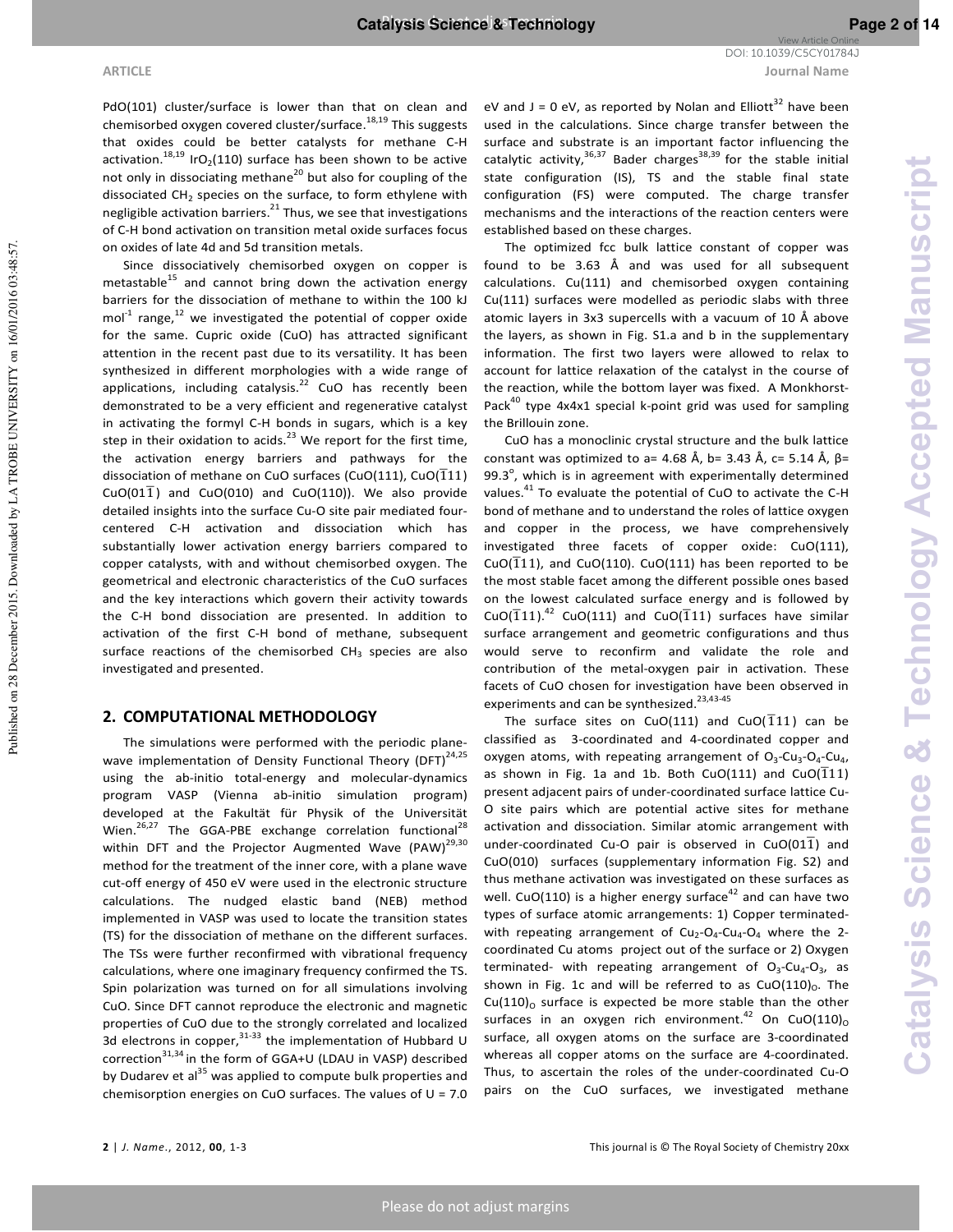dissociation on the CuO(110) $_0$  facet. For methane activation and dissociation, all the CuO surfaces were modelled as periodic slabs with three/four atomic layers in 3x2 supercells with 12 Å of vacuum above them (Supplementary information Fig. S1.c-g). The first two/three layers were allowed to relax while the bottom layer was fixed. The Brillouin zone was

sampled with a 3x3x1 Monkhorst-Pack k-point grid in each of these cases. Further details regarding the simulation systems and supercells are given in supplementary information- section 1- Computational methodology.



**Fig. 1** Surface atomic arrangement and surface sites on CuO facets **a)** CuO(111) surface with repeating arrangement of O3-Cu3-O4-Cu<sup>4</sup> **b)** CuO(111) surface with repeating arrangement of O<sub>3</sub>-Cu<sub>3</sub>-O<sub>4</sub>-Cu<sub>4</sub> and c) CuO(110)<sub>O</sub> surface with repeating arrangement of O<sub>3</sub>-Cu<sub>4</sub>-O<sub>3</sub>. The peach color represents copper and the red color represents oxygen atoms.

## **3. RESULTS AND DISCUSSION**

## **3.1. Activation and dissociation of methane on clean and chemisorbed oxygen containing Cu and CuO surfaces**

Activation and dissociation of methane on clean Cu(111) surface is revisited for comparison with other copper and copper oxide surfaces and with the literature. Chemisorbed oxygen containing Cu(111) surface is investigated to compare and contrast the catalytic activity of the surface chemisorbed oxygen with that of lattice oxygen on CuO surfaces. Molecular oxygen  $(O_2)$  is reported to dissociatively chemisorb on Cu(111) surface with an activation energy barrier of 28 kJ mol<sup>-1</sup>.<sup>23</sup> However, under typical catalytic conditions of high temperature and under varying oxygen pressures, copper tends to form thin oxide layers which are more stable than layers of chemisorbed oxygen (which is at best metastable $15,46$ ). Thus, the stable oxide surfaces of CuO with both surface copper and oxygen atoms may be more promising catalytic systems.

The activation energy barriers for the dissociation of methane in the present study are calculated with respect to the physisorbed methane on the surface. The adsorption energy of methane was studied on the clean and chemisorbed oxygen containing Cu(111) and on the CuO surfaces. The values were found to show only negligible difference (supplementary information section 2.1 and Table S1). Thus, the physisorption energy is not expected to influence the activation energy barriers significantly. The barriers calculated with respect to the physisorbed methane compare reasonably well with barriers with respect to gas phase methane (supplementary information Table S1). The reaction energy

reported in this article is the difference in the energy of the system consisting of physisorbed methane on the surface, referred to as IS, and the system consisting of the fragments of dissociation in the co-adsorbed state, referred to as FS.



**Fig**. **2** Representation of the initial state (IS), transition state (TS) and final state (FS) corresponding to dissociative chemisorption of methane by oxidative addition of copper on Cu(111) surface The peach color represents copper, grey represents carbon and white represents hydrogen atoms.

The activation energy barrier for the dissociation of methane on Cu(111) surface was calculated to be 169.8 kJ mol-1 and compares well with the reported value of 170.8 kJ mol<sup>-1</sup> in the literature.<sup>7</sup> The activation proceeds via a single copper atom and the products of dissociation,  $CH<sub>3</sub>$  and H, are both chemisorbed at the hollow sites on the copper surface, as shown in Figure 2. The reaction is highly endothermic, in agreement with literature,<sup>7</sup> with the reaction energy of 87.2 kJ  $mol<sup>-1</sup>$ .

Distinct reaction mechanisms were investigated for the activation and dissociation of methane on the chemisorbed oxygen containing Cu(111) surface and on CuO surfaces. In the case of the chemisorbed oxygen mediated process on Cu(111), the chemisorbed oxygen at the fcc hollow site abstracts the hydrogen of methane with cooperative assistance from the surface copper atom. The result is formation of surface O-H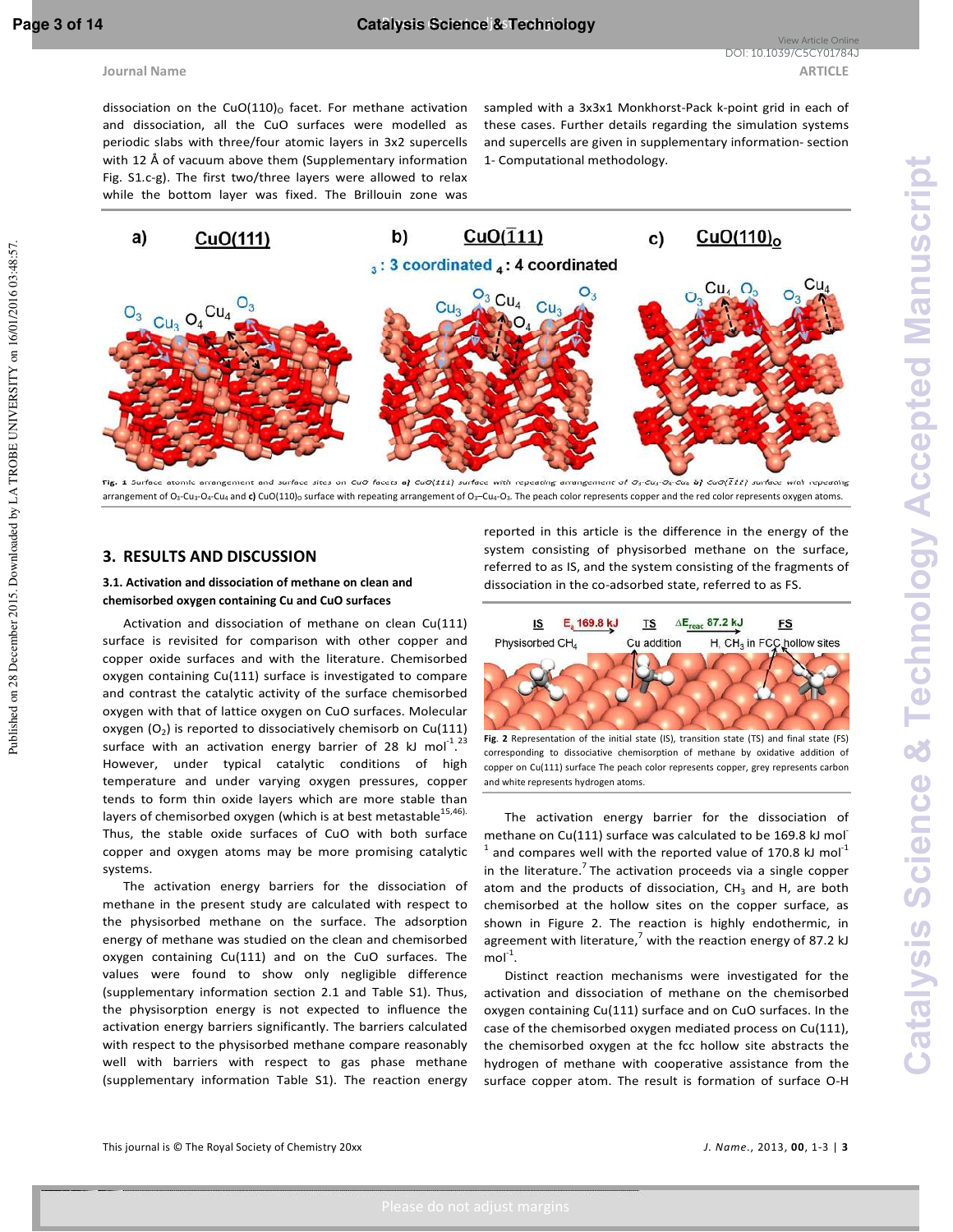**ARTICLE Journal Name** DOI: 10.1039/C5CY01784J

View Article Online

Published on 28 December 2015. Downloaded by LA TROBE UNIVERSITY on 16/01/2016 03:48:57.

Published on 28 December 2015. Downloaded by LA TROBE UNIVERSITY on 16/01/2016 03:48:57

 $b)$ <u>IS</u>  $E_a$ 76.6 $kJ$  $\mathbf{c})$  $\underline{\mathsf{IS}}$ E<sub>a</sub> 90.2 kJ

mol $^{-1}$  on clean Cu(111) surface.

<u>is</u> Oxygen in fcc

hollow site

E<sub>a</sub> 133.1 kJ

a)

On  $CuO(111)$  and  $CuO(\overline{1}11)$  surfaces, the undercoordinated lattice oxygen  $(O_3)$  abstracts hydrogen of methane, with cooperative assistance from the undercoordinated surface copper (Cu<sub>3</sub>) atom, forming the surface O-H and  $CH<sub>3</sub>$  species, as shown in Figs. 3b and 3c respectively (details of mechanism are further discussed in section 3.2). The activation energy barrier for the dissociation of methane on CuO(111) was calculated to be 76.6 kJmol $^{-1}$ , while that on  $CuO(111)$  was calculated to be 90.2 kJmol-1. To reconfirm the role of the under-coordinated Cu-O pair in the activation of methane, we also investigated other experimentally observed facets like CuO(01 $\overline{1}$ )<sup>47</sup> and CuO(010)<sup>48</sup> which have a similar arrangement. These facets are known to have higher surface energy compared to CuO(111) and CuO( $\overline{1}11$ )<sup>42</sup> and are thus, relatively less stable. Facets like CuO(100) and CuO(001) are terminated by either copper only or oxygen only. These surfaces would not demonstrate the synergistic mechanism

that we demonstrate in the article and are thus are not investigated for methane activation. The activation energy barrier for the dissociation of methane on  $CuO(01\overline{1})$  was calculated to be 95.3 kJ mol<sup>-1</sup> (supplementary Fig. S3a) and that on CuO(010) was calculated to be 60.3 kJ mol $^{-1}$  (supplementary Fig.S3b). Details regarding the dissociation on these surfaces are presented in the supplementary information section 2.2. The mechanism of activation on all these surfaces was observed to involve the under-coordinated Cu-O pair and this is responsible for the low barriers (detailed explanation in section 3.2.2). Thus, results of detailed investigation of surface phenomena associated with the activation and dissociation of methane are presented only for CuO(111), CuO( $\overline{1}$ 11) surfaces. The low activation barriers on these CuO surfaces suggest CuO to be a much more efficient catalyst than copper. Moreover, the activation barrier on CuO(010) and CuO(111) surfaces is relatively close to that reported for more active metals like Ni, Pd and Ru, which are between 60 and 70  $kmol<sup>-1,12</sup>$  The reaction energy to form stable fragments of dissociation (FS in Fig. 3b and 3c) was calculated to be 3.4 kJ mol<sup>-1</sup> on CuO(111) and 20.9 kJ mol<sup>-1</sup> on CuO( $\overline{1}11$ ). These values are considerably lower than that on clean and chemisorbed oxygen containing Cu(111) surfaces.

The dissociation of methane via the aforementioned mechanism leaves the CH<sub>3</sub> fragment attached to the undercoordinated copper atom (Fig. 3b and 3c). With large entropy of the methyl radical (S° at 298.15 K= 194.008 J K<sup>-1</sup> mol<sup>-1 49</sup>) the desorption of the surface  $CH_3$  species is possible at high temperatures. The  $CH_3$  fragment on the surface may also diffuse to the non-bonded under-coordinated lattice oxygen  $(O_3)$  atom. The diffusion on both CuO(111) and CuO( $\frac{10}{111}$ ) surfaces was determined to proceed via a two-step mechanism as shown in Fig. 4 involving 1) diffusion from the copper atom to the adjacent copper atom which is a low barrier step and 2) hopping from the copper to the lattice oxygen atom, which is the higher barrier step. The limiting step is the hopping from copper to the bonded oxygen and the barrier was calculated to be 77.3 kJ mol<sup>-1</sup> on CuO(111) surface and 57.8 kJ mol<sup>-1</sup> on CuO( $\overline{1}11$ ) surface. Thus, at typical conditions at which dissociation of methane would be carried out on these surfaces, the diffusion of CH<sub>3</sub> between copper atoms and from copper to lattice oxygen is highly likely. The configuration with both  $CH<sub>3</sub>$  and hydrogen chemisorbed on adjacent lattice oxygen  $(O_3)$  atoms on the CuO(111) and  $CuO(\overline{1}11)$  surfaces is found to be much more stable compared to the configuration where  $CH_3$  is on copper and hydrogen is on the lattice oxygen atom. The reaction energies with respect to these final configurations are -63.7 kJ mol $^{-1}$  and -65.6 kJ mol 1 on CuO(111) and CuO( $\overline{1}$ 11) surfaces, respectively. Thus, the formation of methyl radicals from the  $CH<sub>3</sub>$  fragments chemisorbed on lattice oxygen on different CuO surfaces would certainly be more challenging compared to those chemisorbed on copper atoms.



and  $CH_3$  species as shown in Fig. 3a. Details of the mechanism will be discussed in section 3.2. The calculated activation energy barrier of 133.1 kJmol $^{-1}$  is in excellent agreement with the experimentally determined values of 123  $\pm$  27 kJ mol<sup>-1,11</sup> The reaction energy comes down to 41.1 kJ mol $^{-1}$  on chemisorbed oxygen containing Cu(111) compared to 87.2 kJ

O on Cu (111)

Cu addition/ H

abstraction

CuO(111)

<u>TS</u>

 $TS$   $\Delta E_{\text{reac}}$  41.1 kJ

 $\Delta E_{\text{reac}}$  3.4 kJ

**FS** 

<u>FS</u>

 $H_{(O)}$ 

 $CH<sub>3</sub>(Cu-h)$ 

corresponding to dissociative chemisorption of methane in a pathway involving synergistic roles of **a)** dissociatively chemisorbed surface oxygen and copper atoms on Cu(111) surface **b)** the under coordinated copper (Cu<sub>3</sub>) and lattice oxygen (O<sub>3</sub>) atoms on CuO(111) surface. **c)** the under coordinated copper (Cu<sub>3</sub>) and lattice oxygen (O<sub>3</sub>) atoms on  $CuO(\overline{1}11)$  surface. The peach color represents copper, red represents oxygen, grey represents carbon and white represents hydrogen atoms.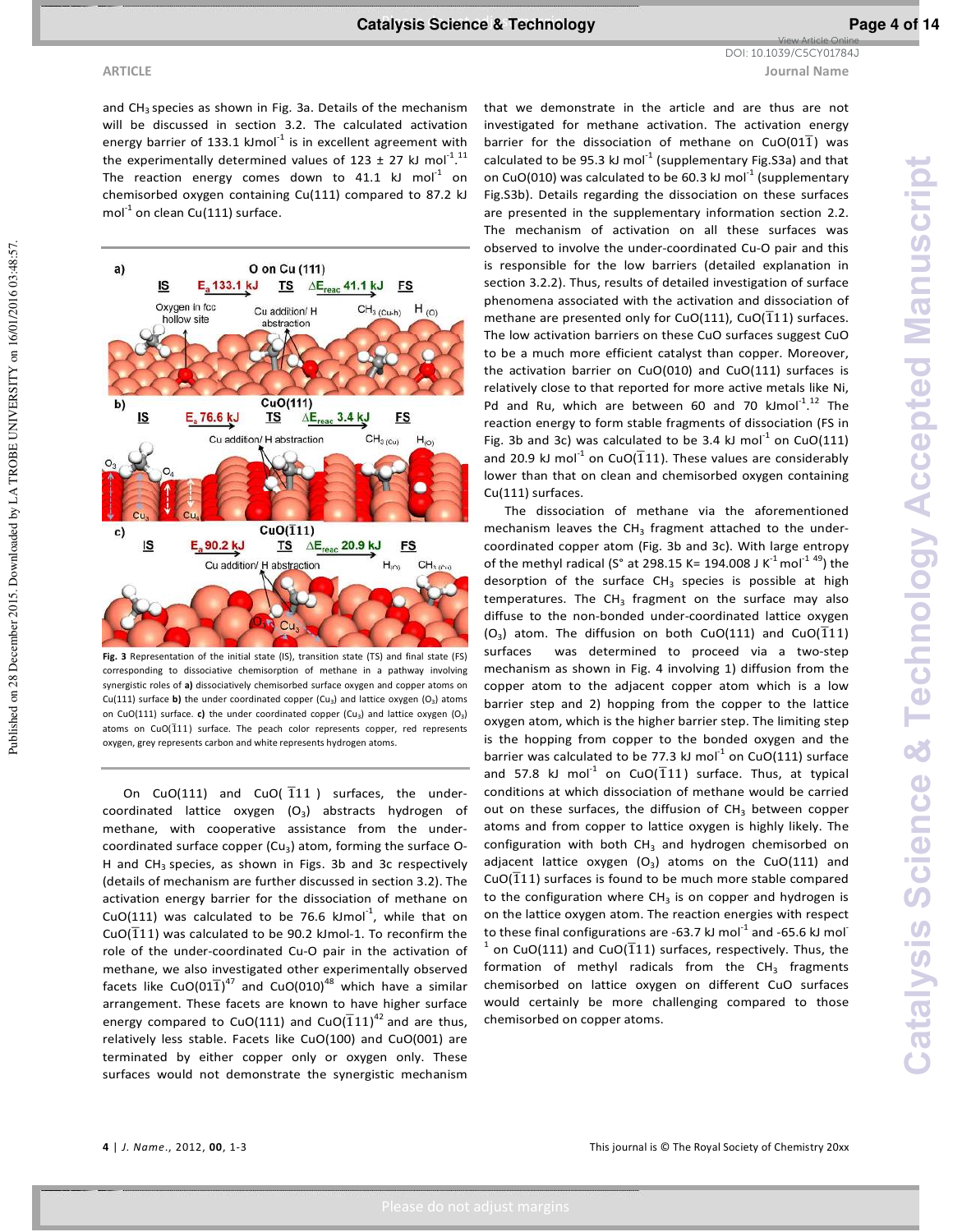Published on 28 December 2015. Downloaded by LA TROBE UNIVERSITY on 16/01/2016 03:48:57.

# **Journal Name**

ARTICLE



Fig. 4 Representation of the diffusion of the CH<sub>3</sub> group from under-coordinated copper (Cu<sub>3</sub>) atom to the adjacent non-bonded under-coordinated lattice oxygen (O<sub>3</sub>) atom in the two-step process on **a)** CuO(111) and **b)** CuO(111). The corresponding activation energy barriers in the two stages are also shown. Color scheme same as in Figure 3.

On the chemisorbed oxygen containing Cu(111) surface, methane activation may also proceed via the involvement of the chemisorbed oxygen only, without the participation of the copper atom, as shown in Fig. 5a. The activation energy barrier in this case is 144.9 kJ mol<sup>-1</sup> and is slightly higher than the case, where both the copper and chemisorbed oxygen atoms participated (Fig. 3a). Similarly, the dissociation of methane on CuO surfaces could also proceed via the involvement of the under-coordinated lattice oxygen only and without the participation of the surface copper atom. The TSs for the dissociation catalyzed by lattice oxygen only on CuO(111), CuO( $\overline{1}11$ ) and CuO(110)O surfaces are shown in Figs. 5 b-d. The activation by this mechanism on CuO(011) and CuO(010) surfaces is presented in supplementary information Fig. S4. The activation energy barrier for dissociation of methane by this mechanism on CuO(111) surface is 130.9 kJ mol<sup>-1</sup>, on CuO( $\overline{1}11$ ) surface is 113.9 kJ mol<sup>-1</sup>, on CuO(01 $\overline{1}$ ) surface is 130.9 kJ mol<sup>-1</sup>, on CuO(010) is 71.5 kJ mol<sup>-1</sup> and on CuO(110)<sub>o</sub> surface is 109.1 kJ mol $^{-1}$ . The activation energy barrier for the dissociation via this mechanism on all these surfaces is higher than when both the copper and lattice oxygen atoms are involved. **Fig. 5** Representation of the transition state (TS) corresponding to dissociation of



methane in a pathway involving only hydrogen abstraction by **a)** dissociatively chemisorbed surface oxygen on Cu(111) surface **b)** the under-coordinated lattice oxygen (O<sub>3</sub>) atom on CuO(111) surface c) the under-coordinated lattice oxygen (O<sub>3</sub>)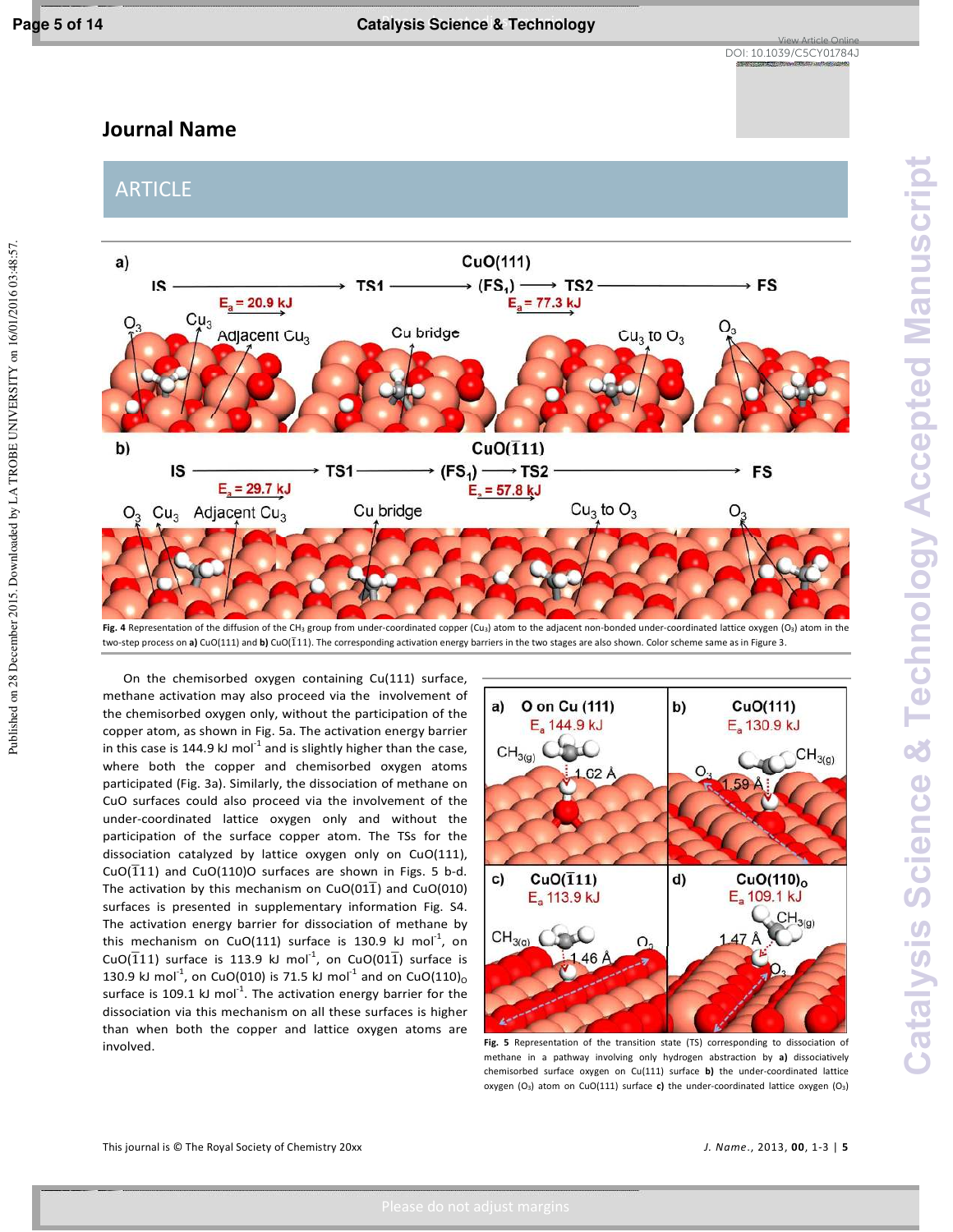Published on 28 December 2015. Downloaded by LA TROBE UNIVERSITY on 16/01/2016 03:48:57

atom on  $CuO(\overline{1}11)$  and **d)** the under-coordinated lattice oxygen  $(O_2)$  atom on  $CuO(110)$ <sub>0</sub> surface. The activation energy barrier for dissociation on each of the surfaces is indicated and the dissociating C-H bond is indicated by the red dotted arrow along with the bond length. Color scheme same as that in Figure 3.

In each of these cases, where methane is activated by lattice oxygen alone, the dissociation results in a methyl radical, as shown in the supplementary information Figs. S5a, c, e and g. Similarly, formation of methyl radical is observed on  $C\cup$   $(01\overline{1})$  and  $C\cup$   $(010)$  surfaces as well. This could be a potential pathway for the generation of methyl radicals directly in the gas phase, as the dissociating  $CH<sub>3</sub>$  fragment is not stabilized by any surface atom (more details in section 3.2.3). In oxidative coupling of methane on metal oxide catalysts,  $CH_3$  radicals are known to be precursors for the formation of  $C_2$  hydrocarbons.<sup>50</sup> The oxygen species on the metal oxide surfaces is believed to catalyze the dissociation of methane to form  $CH<sub>3</sub>$  radicals, although the homolytic or heterolytic nature of methane activation is a matter of debate.<sup>50</sup> Since CuO(110)<sub>0</sub> surface may not generate surface  $CH<sub>3</sub>$  species via the involvement of the Cu-O pair of atoms, we believe this surface may generate  $CH_3$  species directly in the gas phase via the hydrogen abstraction pathway. However, we

View Article Online DOI: 10.1039/C5CY01784J

Since the configuration of  $CH<sub>3</sub>$  and hydrogen chemisorbed on adjacent lattice oxygen atoms on CuO(111) and CuO( $\overline{1}11$ ) was found to be highly stable, we have considered the same for the chemisorption of the methyl radical on all the CuO surfaces. The adsorption of the methyl radical on the chemisorbed oxygen containing Cu(111) and the CuO surfaces along with the energetics of this chemisorption step are also shown in supplementary information Fig. S5. The reaction energies, with both CH<sub>3</sub> and hydrogen chemisorbed on the adjacent lattice oxygen (O<sub>3</sub>) atoms on the CuO(111), CuO(111) and CuO(110)<sub>0</sub> surfaces, are -57.5 kJ mol<sup>-1</sup>, -57.7 kJ mol<sup>-1</sup> and -110.3 kJ  $mol^{-1}$  respectively. The different surface configurations of  $CH_3$  and hydrogen, observed in the different reaction pathways discussed so far, on all the Cu and CuO surfaces, are summarized along with corresponding energetics in Table 1. Thus, we see that the nature and type of active sites on copper and copper oxide surfaces determine the activation mechanism and thereby the dissociation barriers. These mechanisms are discussed in detail in section 3.2.

Table 1. Summary of the reaction pathways investigated, energetics of each of these pathways along with the configuration of the transition state (TS) and final state (FS). Two distinct reaction pathways on chemisorbed oxygen containing Cu(111), CuO(111) and CuO( $\overline{1}11$ ) are reported. 1 and 2 on the surfaces indicate the dissociation mechanism involving the Cu-O pair and only oxygen atoms respectively. FS1 refers to the configuration with both the fragments of dissociation, CH<sub>3</sub> and H, co-adsorbed on the surface and FS2 refers to the configuration resulting from the diffusion of CH<sub>3</sub>/chemisorption of CH<sub>3</sub> from the gas phase on the surface. (Cu) refers to top site of Cu, (Cu-h) refers to hollow site of Cu(111), (O) refers to on oxygen and (g) refers to gas phase.

| Surface               | TS configuration        | Activation energy barrier (kJ mol <sup>-1</sup> ) | FS1 configuration        | $\Delta E$ reaction (kJ mol <sup>-1</sup> ) | FS2 Configuration      | $\Delta E$ reaction (kJ mol <sup>-1</sup> ) |
|-----------------------|-------------------------|---------------------------------------------------|--------------------------|---------------------------------------------|------------------------|---------------------------------------------|
| Cu(111)               | $CH_{3(Cu)}-H_{(Cu-h)}$ | 169.8                                             | $CH3(Cu-h)-H(Cu-h)$      | 87.2                                        |                        |                                             |
| O on Cu(111)-1        | $CH_{3(Cu)}-H_{(O)}$    | 133.1                                             | $CH_{3(Cu-h)}-H_{(O)}$   | 41.1                                        |                        |                                             |
| O on Cu(111)-2        | $CH_{3(g)}-H_{(O)}$     | 144.9                                             | $\overline{\phantom{0}}$ | $\overline{\phantom{a}}$                    | $CH_{3(Cu-h)}-H_{(O)}$ | 43.0                                        |
| $CuO(111) - 1$        | $CH_{3(Cu)}-H_{(O)}$    | 76.6                                              | $CH_{3(Cu)}-H_{(O)}$     | 3.4                                         | $CH_{3(0)}-H_{(0)}$    | $-63.7$                                     |
| $CuO(111) - 2$        | $CH_{3(g)}-H_{(O)}$     | 130.9                                             | $\overline{\phantom{a}}$ | $\overline{\phantom{a}}$                    | $CH_{3(0)}-H_{(0)}$    | $-57.5$                                     |
| CuO( $111$ )-1        | $CH3(Cu)-H(O)$          | 90.2                                              | $CH_{3(Cu)}-H_{(O)}$     | 20.9                                        | $CH_{3(0)}-H_{(0)}$    | $-65.6$                                     |
| CuO( $111$ )-2        | $CH_{3(g)}-H_{(O)}$     | 113.9                                             | $\overline{\phantom{a}}$ | $\overline{\phantom{a}}$                    | $CH_{3(0)}-H_{(0)}$    | $-57.7$                                     |
| CuO(110) <sub>0</sub> | $CH_{3(g)}-H_{(O)}$     | 109.1                                             | $\overline{\phantom{a}}$ | $\overline{\phantom{a}}$                    | $CH_{3(0)}-H_{(0)}$    | $-110.3$                                    |

## **3.2. Differences in methane activation mechanisms on clean**   $Cu(111)$ , chemisorbed O containing  $Cu(111)$ ,  $CuO(111)$ ,  $CuO(\overline{1}11)$ and CuO(110)<sub>0</sub> surfaces

Three distinct mechanisms for the activation of methane are as follows: 1) Copper single-site three-center: Involving only copper atoms on Cu(111) surface (Fig. 6a) 2) Cu-O twosite four-center: Involving both the copper atom and chemisorbed oxygen/lattice oxygen on Cu(111)/ CuO surfaces (Fig. 6b/6c), with the exception of  $CuO(110)_O$  and 3) Oxygen single-site three-center: Involving only the chemisorbed oxygen atom on Cu(111) and the lattice oxygen on the CuO surfaces (Fig. 6d). These mechanisms are discussed in detail in this section. The TS corresponding to methane activation by these three reaction pathways are depicted in Fig. 6. The active sites and reaction centers in these pathways and the relevant bond distances are also shown in the figure. The interaction between 1) methane or fragments of methane dissociation with different surfaces and 2) between the two

fragments of methane dissociation are analyzed based on Bader charges on the reaction centers. The charges at the TS are shown in Fig. 6 while Table 2 reports the changes in Bader charges on the reaction centers at the TS with respect to the corresponding IS. Bader charges on all the reaction centers in the IS, TS and FS configurations along all reaction pathways are reported in supplementary information section 2.4, Table S2 and Table S3.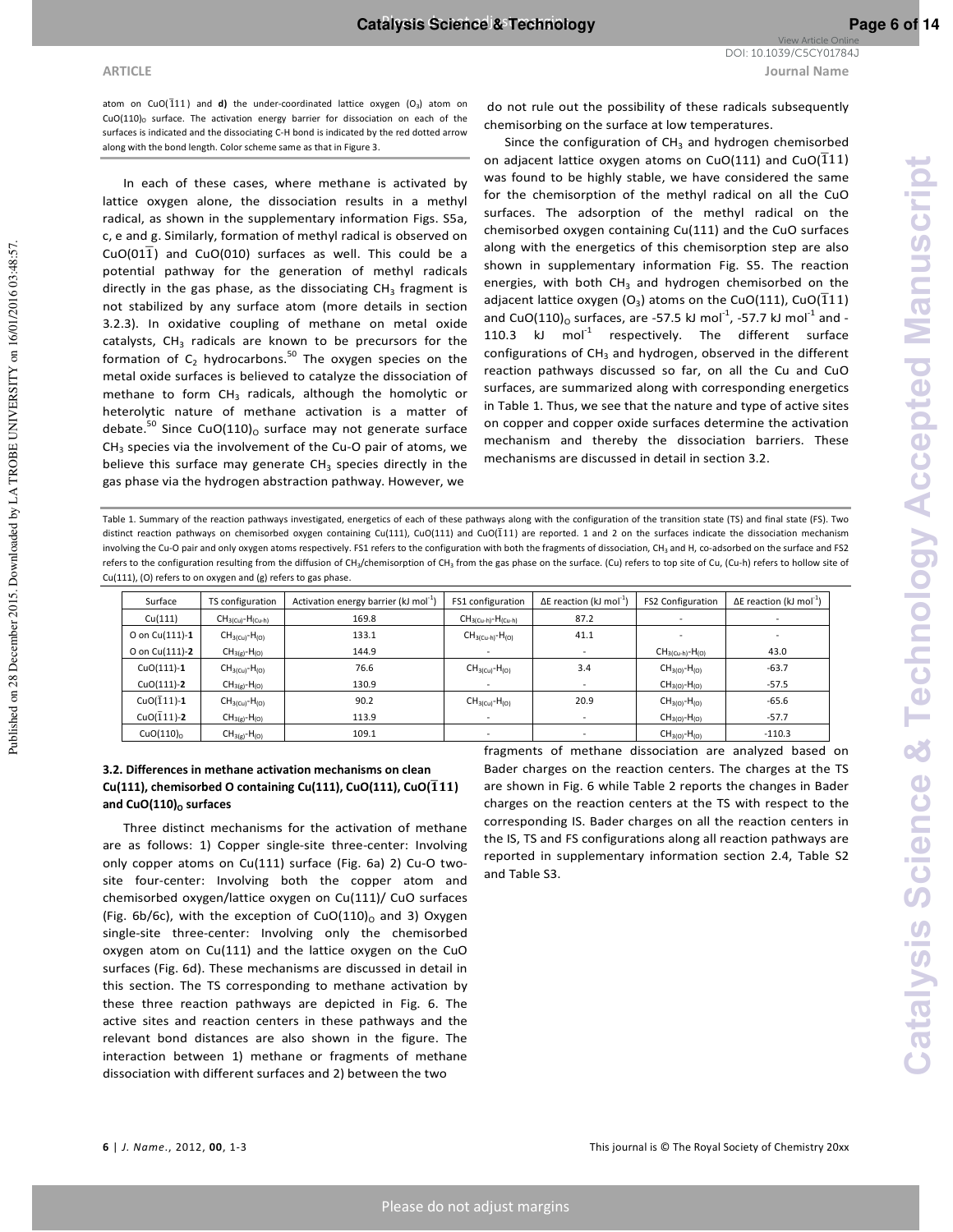Published on 28 December 2015. Downloaded by LA TROBE UNIVERSITY on 16/01/2016 03:48:57

**Journal Name ARTICLE ARTICLE** 



**Fig. 6** Transition states (TSs) for the dissociation of methane on Cu(111) and CuO surfaces via different mechanisms **a)** copper single-site three-center mechanism on Cu(111) surface **b)** Cu-O two-site four-center mechanism on chemisorbed oxygen containing Cu(111) surface **c)** Cu-O two-site four-center mechanism on CuO(111) surface and  $\mathbf{d}$ ) oxygen single-site three-center mechanism on CuO(110)<sub>0</sub> surface. Bader charges on the different atoms/groups are indicated in green font. The dissociating C-H bond is indicated by the red dotted arrow, the active site and three/four reaction centers are indicated by the numbers and the charge transfer direction is indicated by the black dotted arrows. Color scheme is same as that in Figure 3.

Table 2. Changes in Bader charges on the CH<sub>3</sub> group, on the dissociating H of methane and on the relevant surface Cu and O atoms on different catalytic surfaces. The change is at the TS, with respect to the IS.

| Surface      |                    | On           | On             |             |
|--------------|--------------------|--------------|----------------|-------------|
|              | On CH <sub>3</sub> | dissociating | chemisorbed/   |             |
|              | (e)                | H(e)         | lattice $O(e)$ | On Cu $(e)$ |
| Cu(111)      | $-0.2406$          | $-0.1237$    | N.A            | 0.1767      |
| O on Cu(111) | $-0.2174$          | 0.298        | $-0.0725$      | $-0.0096$   |
| CuO(111)     | $-0.2011$          | 0.3131       | $-0.0427$      | $-0.0208$   |
| CuO $(111)$  | $-0.2031$          | 0.3072       | $-0.0655$      | $-0.0818$   |

# **3.2.1. Single-site-three-centered mechanisms: Activation by copper alone**

The TS on Cu(111) surface, shown in Fig. 6a, represents a single-site-three-center mechanism. Here, the surface copper atom forms the active site, and the  $CH_3$  group, the dissociating hydrogen and the copper atom form the three reaction centers. This favors homolytic dissociation of methane and both CH<sub>3</sub> and hydrogen form bonds with the copper atom. During the transition from the IS to TS, the  $CH_3$  group and the dissociating hydrogen can be seen to gain charge of 0.24 *e* and 0.12 *e*, respectively, while the copper atom loses charge of 0.18 *e* (Table 2). This, along with the close interaction of the copper atom with both the fragments suggests an oxidative addition process whereby the copper atom adds into the C-H

bond of methane to form a three centered σ-complex CH<sub>3</sub>-Cu-H (Fig. 6a). Similar three centered TS, resulting from the oxidative addition on transition metal surfaces, has been reported for methane activation and dissociation.<sup>19,51</sup> The charge transfer from copper to methane doesn't change the oxidation state of any copper atom on the surface completely or increase the charge on any copper atom by more than 0.2 *e* as the charge is redistributed within the atoms in the vicinity. The oxidative addition mechanism involving only the copper atom of the surface makes the interaction between the  $CH<sub>3</sub>$ and the hydrogen fragments at the TS repulsive, as can be seen by the positive interaction energy (supplementary information section 2.5, Table S4). The repulsive interaction between the fragments could result in the large strain on the dissociating molecule, as can be seen from the C-H bond length of 1.8 Å in the TS (Fig. 6a). Bond lengths of all four C-H bonds and the six H-C-H angles of methane in the IS and TS on different surfaces are reported in supplementary information section 2.6, Table S5. The strain on the methane molecule and the nearly negligible stabilization of the TS makes the copper single-site three-centered mechanism a very high barrier process.

View Article Online DOI: 10.1039/C5CY01784J

# **3.2.2. Two-site-four-centered mechanism: Activation by Cu-O pair and dipole-dipole stabilization of TS**

When the chemisorbed oxygen and the copper atom on Cu(111), and the under-coordinated Cu-O pair on CuO(111) and CuO( $\overline{111}$ ) surfaces participate in the dissociation, the TS features two active sites (marked 1 and 2 in Figs. 6b and 6c) and four reaction centers (marked 1-4 in Figs. 6b and 6c). The presence of chemisorbed oxygen on Cu(111) and of the lattice  $\overline{\text{0}}$  oxygen in CuO(111) and CuO( $\overline{1}$ 11), facilitates the addition process described earlier by the simultaneous abstraction of the hydrogen of methane. This favors heterolytic dissociation of methane on these surfaces, as the lattice/chemisorbed oxygen polarizes the C-H bond, while copper adds across it. The concepts and principles discussed in this section are also applicable to the activation on CuO(01 $\overline{1}$ ) and CuO(010) surfaces. Metal oxides are known to be bifunctional catalysts with acidic and basic sites that can induce heterolytic dissociation of molecules.<sup>52</sup> On chemisorbed oxygen containing Cu(111), the CH<sub>3</sub> group at the TS is observed to gain charge of 0.22 *e* in the course of the dissociation while the hydrogen atom loses charge of 0.3 *e* (Table 2). However, there is negligible change in the charge on the copper atom and on the chemisorbed oxygen atom. Similarly, on the CuO(111) and CuO( $\overline{111}$ ) surfaces, the CH<sub>3</sub> group is observed to gain charge of 0.2 *e* and the hydrogen atom loses charge of 0.31 *e* (Table 2). The change in charges on the copper and lattice oxygen atoms on the surface are negligible. The negligible change in charges on the copper and oxygen atoms of chemisorbed oxygen containing Cu(111), CuO(111) and CuO( $\overline{1}11$ ) surfaces, when the charges on the CH<sub>3</sub> group and the hydrogen atom change, suggests a cyclic concerted charge transfer involving four reaction centers (Cu $\rightarrow$ CH<sub>3</sub>---H $\rightarrow$  O $\rightarrow$  Cu). The charge lost by the copper atom in forming the Cu-CH<sub>3</sub> is recovered when the chemisorbed oxygen/lattice oxygen redistributes it among the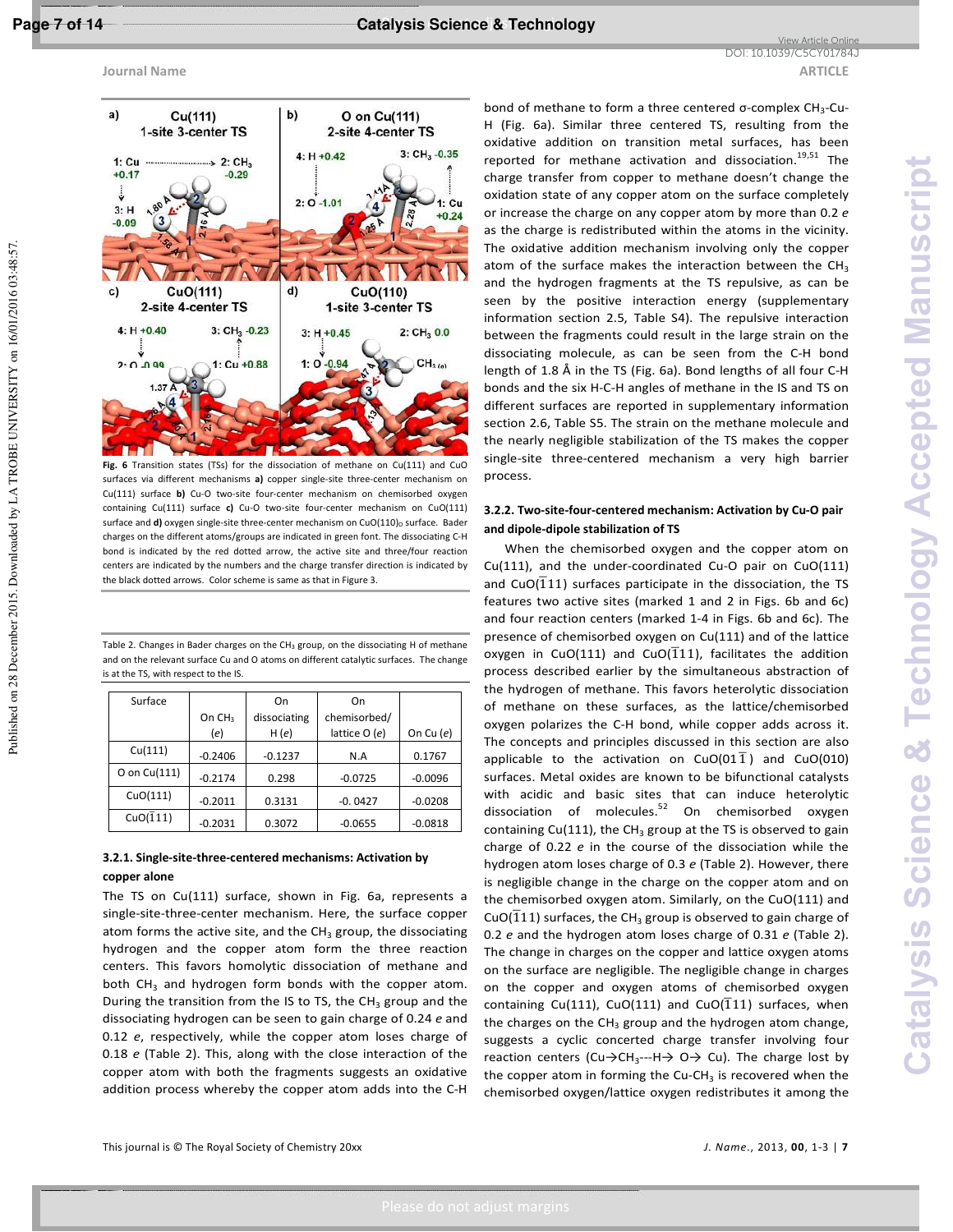**ARTICLE Journal Name** View Article Online DOI: 10.1039/C5CY01784J

Published on 28 December 2015. Downloaded by LA TROBE UNIVERSITY on 16/01/2016 03:48:57.

Published on 28 December 2015. Downloaded by LA TROBE UNIVERSITY on 16/01/2016 03:48:57

connected copper atoms by accepting charge from the dissociating hydrogen (charges on all reaction centers are reported in supplementary information section 2.4, Table S2). Such four-centered TS and concerted charge transfer interaction has been reported for chemisorbed oxygen and platinum atom mediated activation on Pt clusters $51$  and for the lattice oxygen and palladium atom mediated activation on Pd(101) clusters.<sup>19</sup> Copper addition to the C-H bond and concerted hydrogen abstraction by the chemisorbed/lattice oxygen is reminiscent of the 'σ bond metathesis'- like pathway reported on chemisorbed oxygen containing Pt clusters<sup>51</sup> and PdO clusters.<sup>19</sup> This four centered TS is much more stable than the three centered TS described earlier, as the four reaction centers carry complementary charges enabling dipole-dipole like interactions ( $(Cu^{\delta^+} - CH_3^{\delta^-})$ --- $(O^{\delta^-} - H^{\delta^+})$ ). Dipole-dipole interactions have been reported to stabilize transition states and bring about favorable changes in the activation energy barriers.<sup>53</sup> The TS in the activation of methane involving only copper addition on Cu(111) is not stabilized by such interactions and thus has a much higher activation energy barrier.

The interaction between the  $CH_3$  and hydrogen fragments at the TS changes from repulsive on clean Cu(111) to attractive on the chemisorbed oxygen containing Cu(111), CuO(111) and  $CuO(\overline{1}11)$ , when both the copper and lattice oxygen atoms participate in the activation. This is evident from the negative interaction energy between these fragments as reported in supplementary information Table S4. The attractive interaction may also explain the much shorter dissociating C-H bond on these surfaces (1.41 Å on chemisorbed oxygen containing Cu(111), 1.37 Å on CuO(111) and 1.39Å on CuO( $\overline{1}11$ )) compared to 1.8 Å on clean Cu(111) surface (geometry of methane in the IS and TS on different Cu and CuO surfaces is provided in supplementary information section 2.6, Table S5). Shorter dissociating C-H bonds imply lesser strain on the dissociating methane molecule. Thus, the dipole-dipole interaction stabilizes the TS by virtue of the substrateadsorbate charge transfer interaction and by enabling favorable interaction between the dissociating fragments, thereby lowering the strain on the dissociating molecule. The latter two factors are key to lowering the activation energy barriers for the dissociation of molecules as per the activation strain model proposed by Bickelhaupt and co-workers.<sup>54,55</sup>

In addition to the stabilization of the TS, the participation of both, copper and oxygen atoms in the activation and dissociation also lends stability to the co-adsorbed products of the dissociation. The reaction energy for the dissociation of methane decreases from 87.2 kJ mol $^{-1}$  on Cu(111) to 41.1 kJ  $mol<sup>-1</sup>$  when both the copper and oxygen atoms participate in the activation on chemisorbed oxygen containing Cu(111). The significant decrease in the reaction energy due to the presence of the chemisorbed oxygen on the surface brings about a corresponding reduction in the activation energy barriers. This is in agreement with the proposition by Nørskov and coworkers<sup>14</sup> that for C-H activation, the role of chemisorbed oxygen on metals is to alter the thermodynamics of the reaction and thereby reaction barriers. The reaction energy is

further lowered on CuO(111) and CuO( $\overline{1}$ 11) surfaces to 3.4 kJ mol<sup>-1</sup> and 20.9 kJ mol<sup>-1</sup>, respectively, when the Cu-O pair are involved in the activation. Figure 7 shows the nearly linear correlation of the activation energy barriers and the reaction energies on these surfaces (more details on the linear correlation of activation energy barrier and reaction energy is presented in supplementary information section 2.7). Figure 7 suggests that the more favorable reaction energy on CuO(111) and CuO( $\overline{111}$ ) surfaces compared to chemisorbed oxygen containing Cu(111) and clean Cu(111) could be one of the reasons for the much lower activation energy barriers on oxide surfaces (Table 1). Between CuO(111) and CuO( $\overline{1}11$ ) surfaces, the reaction energy is more favorable on CuO(111) and thus the barrier is lower on it. It has been shown that for metal oxides, the dissociative chemisorption energy becomes a descriptor for the activation energy barrier only if the geometry of the TS resembles to that of the FS.<sup>56</sup> The TS on the clean Cu(111), chemisorbed oxygen containing Cu(111), CuO(111) and CuO( $\overline{1}11$ ) surfaces is 'late', resembling the FS, with almost dissociated C-H bonds/nearly formed O-H species (Fig. 2 and Fig. 3). This is in agreement with literature showing the TS for C-H bond activation on metals and chemisorbed oxygen containing metals to be 'late'.<sup>14</sup>



Fig. 7 Plot of the activation energy barrier for the dissociation of methane on copper and copper oxide surfaces against the corresponding reaction energy, suggesting a nearly linear correlation of the two quantities. All the reactions considered are endothermic and thus the reaction energies are positive.

Additionally, there exists a nearly linear correlation between the energy of the TS and the energy of the FS, with the slope close to one, reconfirming the 'late' TS on these surfaces (supplementary information section 2.7, Fig. S7). This possibly explains the Brønsted-Evans-Polanyi (BEP) like relationship (Fig. 7), typically observed in transition metal catalyzed dissociation reactions,<sup>57,58</sup> to exist for the CuO surfaces as well. Thus, for the oxygen containing surfaces, with both the copper and oxygen atoms participating in the activation of methane, the activation energy barriers are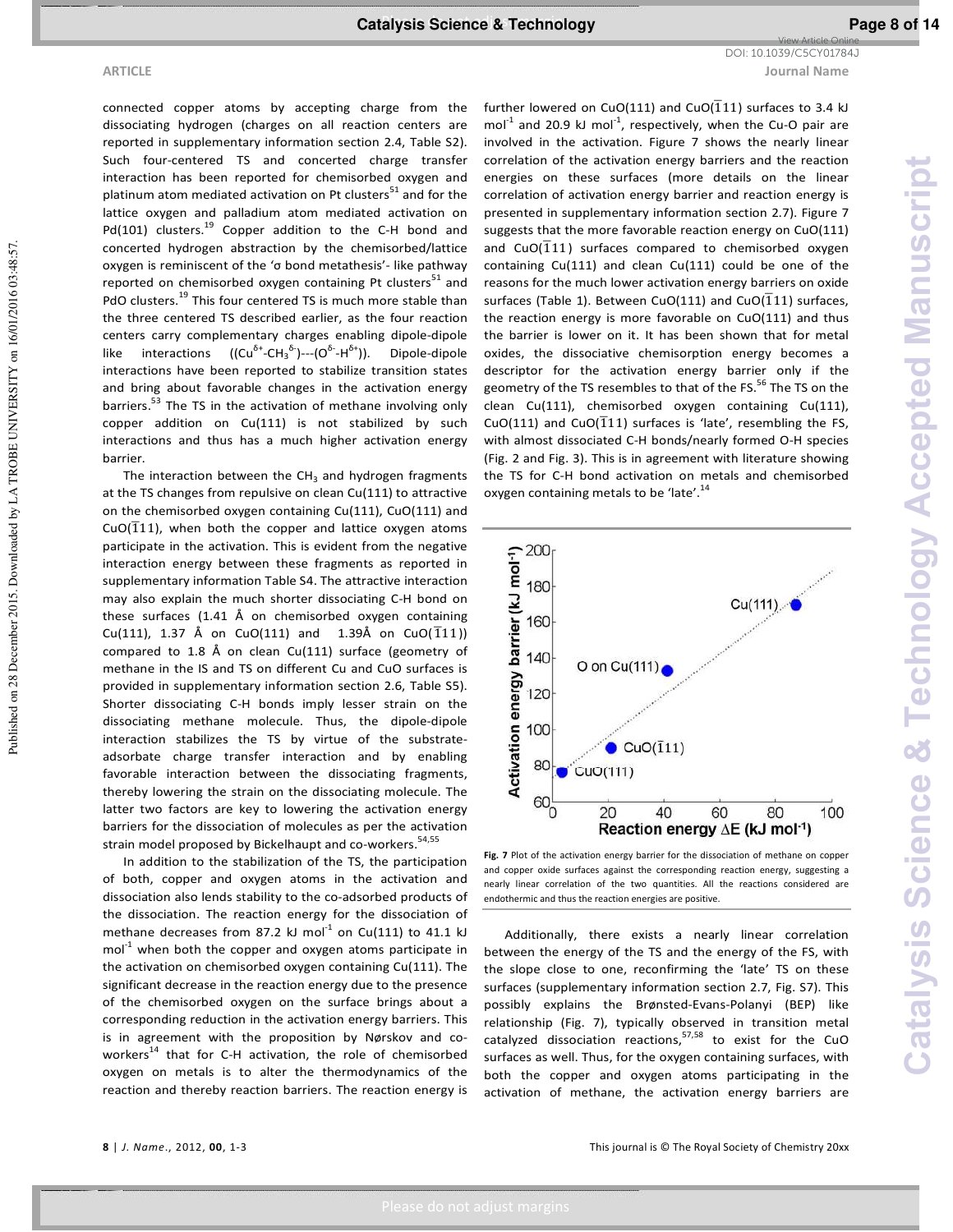Published on 28 December 2015. Downloaded by LA TROBE UNIVERSITY on 16/01/2016 03:48:57

influenced by the stabilization of the TS as well as that of the co-adsorbed products.

### **3.2.3. Single-site-three-centered mechanisms: Activation by oxygen alone**

The TS for methane dissociation by the chemisorbed oxygen on Cu(111) or by the under- coordinated lattice oxygen  $(O_3)$  in CuO(111), CuO( $\overline{1}$ 11) and CuO(110)<sub>0</sub> only, shown in Fig. 5 and Fig. 6d, suggests a single-site three-center pathway. The chemisorbed oxygen or under-coordinated lattice oxygen  $(O_3)$ atom is the active site instead of the copper atom. The principles discussed here are also applicable to dissociation of  $\frac{1}{2}$  methane involving only lattice oxygen on CuO(01 $\overline{1}$ ) and CuO(010) surfaces. The dissociating  $CH_3$  fragment is not stabilized by any surface atom and thus forms a radical in this homolytic dissociation pathway. The formation of the methyl radical can be confirmed by near planar sp2 structure of the species in the gas phase FS (supplementary information Figs. S5a, c, e, g) and the near neutral charge on the group (less than 0.05 *e*) on all the surfaces, as seen from the Table S3 of the supplementary information. Such hydrogen abstraction mechanism with relatively high barriers via the formation of a free methyl radical has been reported on oxygen saturated  $Pt^{51}$  and Pd<sup>19</sup> clusters. Unlike the copper atom, the lattice oxygen  $(O_3)$  atoms adjacent to the one abstracting the hydrogen are unable to interact with the  $CH_3$  group during the dissociation. On CuO $(110)_0$ , the surface Cu atoms are 4coordinate and thus are unable to participate in the 'σ bond metathesis' like two-site four-centered mechanism observed on the other CuO surfaces. The absence of synergy in this oxygen only single-site three-center pathway results in the activation energy barrier for the dissociation being much higher than the pathway involving the Cu-O pair of atoms (Table1). The activation barrier follows the trend: chemisorbed  $\overline{\text{Oxygen}}$  containing Cu(111) > CuO(111) ~ CuO(01 $\overline{1}$ ) > CuO( $\overline{1}$ 11)  $> CuO(110)_O > CuO(010)$ . Thus, the lattice oxygen on the CuO surfaces are more efficient in abstracting hydrogen of methane compared to chemisorbed oxygen on Cu(111). Moreover, the activation by lattice oxygen alone on the CuO surfaces have barriers equivalent to or lower than the mechanism involving the Cu-O pair on chemisorbed oxygen containing Cu(111). This decisively shows that CuO surfaces are catalytically more active than clean and chemisorbed oxygen containing copper, irrespective of the nature of the activation mechanism.

## **3.3. Nature/ characteristics of the surface sites and their implications for activation energy barriers and reaction energies**

The charges on surface atoms and the bonding of metal and oxygen in chemisorbed oxygen containing Cu(111) and CuO surfaces have implications on the stabilization of the TS and the FS. Thus, these factors may not only dictate the reaction pathways on these surfaces but also influence the energetics. Dissociatively chemisorbed oxygen on Cu(111) is coordinately bonded to the surface and the surface essentially retains its metallic character. Bader charges on the surface copper atoms (except those connected to the O atom) are close to 0 suggesting the metallic nature of the surface (supplementary information section 2.4, Table S2). As with most late transition metal oxides of the reducible kind $^{59}$  the bonding in CuO is known to be a mix of covalent and ionic $60$ . Bader charges (supplementary information section 2.4, Table S2 and S3) on the surface copper and oxygen atoms on the CuO surfaces suggest a fair degree of ionic character. The charge on the copper atoms coordinated with the chemisorbed oxygen in Cu(111) surface (0.24 *e* and less), is much lower compared to 0.86 *e* and 0.79 *e* on the under-coordinated copper atoms in  $CuO(111)$  and  $CuO(\overline{1}11)$  surfaces, respectively. The charge on the oxygen atoms in these surfaces is nearly similar with -0.93 *e* on the chemisorbed oxygen on Cu(111), -0.95 *e* and -0.89 *e* on the under-coordinated surface lattice oxygen atoms of  $CuO(111)$  and  $CuO(\overline{1}11)$ , respectively. The strong dipole-dipole interactions that stabilize the TS on CuO(111) and CuO( $\overline{1}11$ ) surfaces are a result of these complementary charges on the Cu-O site pairs and the resulting charge transfer described in section 3.2.2. The complementary charges on the four reaction centers in the TS and the FS, as shown in Fig. 6 and in the supplementary information Table S2, have higher magnitude on  $CuO(111)$  and  $CuO($   $\overline{1}11$  ) surfaces, compared to chemisorbed oxygen containing Cu(111). Thus, the stabilization of the TS and the FS is expected to be greater on  $CuO(111)$  and  $CuO(\overline{1}11)$  surfaces than on chemisorbed oxygen containing Cu(111). This may be the reason for the significantly lower activation energy barriers for the dissociation of methane on CuO(111) and CuO( $\overline{1}$ 11) than on chemisorbed oxygen containing Cu(111), in the Cu-O two-site four-center mechanism.

**Table 3.** Binding energies of the chemisorbed surface oxygen on Cu(111) and of the under-coordinated surface lattice oxygen atoms  $(O_3)$  on different CuO facets. Also reported are the chemisorption energies of hydrogen and  $CH<sub>3</sub>$  on the chemisorbed surface oxygen on Cu(111)/ under-coordinated surface lattice oxygen ( $O<sub>2</sub>$ ) on CuO surfaces, and adsorption energies of  $CH<sub>3</sub>$  on the copper atoms adjacent to chemisorbed oxygen on Cu(111)/ under-coordinated copper atoms (Cu3) on the CuO surfaces. All the reported values are calculated as reaction energies and thus larger positive values indicate lower binding strength. Refer supplementary information for details about the calculation methodology.

|                         |                   | н            | CH <sub>3</sub>      | CH <sub>3</sub>        |  |
|-------------------------|-------------------|--------------|----------------------|------------------------|--|
|                         | Chemisorbe        | chemisorpti  | chemisorpti          | chemisorpti            |  |
|                         | d/ lattice        | on energy    | on energy            | on energy              |  |
|                         | $o$ xygen $(O_3)$ | on           | <sub>on</sub>        | on Cu/ Cu <sub>3</sub> |  |
|                         | binding           | chemisorbe   | chemisorbe           | $(kJmol-1)$            |  |
|                         | energy            | $d$ O/ $Q_3$ | $d$ O/O <sub>3</sub> |                        |  |
| Surface                 | $(kJmol-1)$       | $(kJmol-1)$  | $(kJmol-1)$          |                        |  |
| O on                    | 84.8              | $-76.8$      | 45.9                 | 113.2                  |  |
| Cu(111)                 |                   |              |                      |                        |  |
| CuO(111)                | 26.6              | $-91.3$      | 41.2                 | 133.3                  |  |
| CuO( $\overline{1}11$ ) | 51.7              | $-108.9$     | 29.4                 | 137.9                  |  |
| CuO(110)O               | 147.14            | $-188.9$     | $-42.8$              | N.A.                   |  |

The strength of Cu-O bonding in different CuO surfaces possibly influences the activation barriers for the dissociation of methane in the oxygen only single-site three-center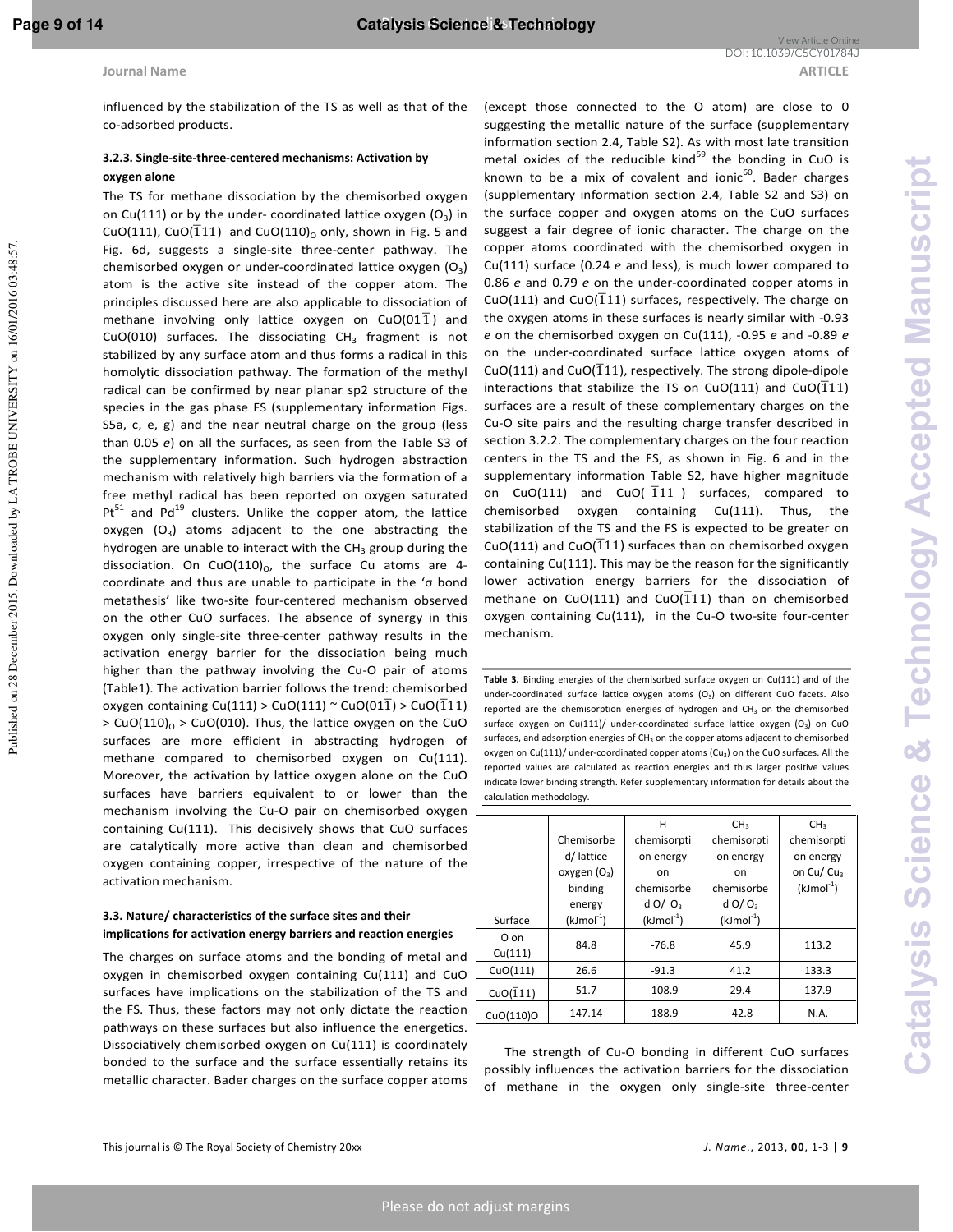Published on 28 December 2015. Downloaded by LA TROBE UNIVERSITY on 16/01/2016 03:48:57

**ARTICLE Journal Name** DOI: 10.1039/C5CY01784J

View Article Online

pathway. It may also determine the chemisorption energies of the fragments of dissociation on these surfaces and thereby the reaction energies. From Table 3, it can be seen that the binding energy of the under-coordinated lattice  $(O_3)$  atom in different surfaces follow the order CuO(111) > CuO( $\overline{1}11$ )  $>CuO(110)$ <sup>o</sup>. The binding energy of the lattice oxygen on the CuO surfaces is interpreted as the energy to insert an oxygen atom into an oxygen vacancy on the surface (details of the calculation are given in supplementary information section 2.8). This gives an estimate of the Cu-O bond strength on the different CuO surfaces. The weaker the interaction of oxygen with copper, the stronger will be its interaction with adsorbates and its ability to abstract hydrogen. It is observed from Table 1 that the activation energy barriers for the dissociation of methane by hydrogen abstraction alone by 3 coordinated lattice oxygen on the three CuO surfaces follow the trend of CuO(110)<sub>o</sub> < CuO( $\overline{1}11$ ) < CuO(111). The weakly bound lattice oxygen on  $CuO(110)$ <sup>o</sup> abstracts hydrogen from methane much better compared to lattice oxygen atoms on  $CuO(\overline{1}11)$  and  $CuO(111)$  surfaces. Table 3 also shows that the chemisorption energies of hydrogen and  $CH<sub>3</sub>$  (each individually) to the lattice oxygen  $(O_3)$  atom on these surfaces follows the trend of CuO(110)<sub>0</sub> > CuO( $\overline{1}$ 11) > CuO(111). Details of calculation methodology are given in supplementary information section 2.8. The reaction energy, with both  $CH<sub>3</sub>$ and hydrogen are co-adsorbed on the lattice oxygen atoms on CuO(110) $_0$ , has a large negative value (exothermic) of -110.3 kJ mol<sup>-1</sup>. The corresponding values are -57.7 kJ mol<sup>-1</sup> on CuO( $\overline{1}11$ ) and -57.5 kJ mol $^{-1}$  on CuO(111) surfaces (Table 1). In contrast, the reaction energies were positive when the  $CH<sub>3</sub>$  and the hydrogen co-adsorbed on the Cu-O site pairs on these surfaces. The strong binding of hydrogen and  $CH<sub>3</sub>$  on the  $CuO(110)$ <sub>o</sub> surface suggests that subsequent surface reactions and desorption of the fragments from the surface would be more difficult than on  $CuO(111)$  and  $CuO(\overline{1}11)$ . For catalytic reactions, a balance between the activation efficacies of the catalyst and product recoverability is desired. The former may be determined by the strength of interaction of the reactant or the TS with the surface and the latter is determined by the chemisorption strength of the products. CuO(111) surface can be seen to exhibit the best balance among the surfaces investigated here. The CuO(110) $_0$  surface, on the other hand, may generate free methyl radicals by the oxygen only singlesite three-center mechanism at high temperatures. For chemisorbed oxygen on different metal surfaces, the

strength of the interaction of oxygen with the surface has been shown to be a key factor determining its efficacy in promoting methane activation.<sup>12,13</sup> During activation of methane, the chemisorbed oxygen on Cu(111) can be seen to be pushed from its fcc hollow site towards the bridge site of the copper atoms opposite the  $CH_3$  group (Figure 6b). This is to accommodate the  $CH_3$  at the copper site. The repulsion between the chemisorbed oxygen and  $CH<sub>3</sub>$  also elongates the Cu-CH<sub>3</sub> bond by 0.12 Å compared to the same on Cu(111). The dislodging of the chemisorbed oxygen from the Cu(111) fcc hollow site to the bridge site at the TS (Fig,6b), is possible due to its relatively weak binding on the Cu(111) surface. The weak

binding can be gauged by the binding energy of 84.8 kJ mol<sup>-1</sup>. This explains why the promotional effect of chemisorbed oxygen is observed only on inactive coinage metals where the binding of chemisorbed oxygen on the surface is weak, as shown by Xing *et al*. 12,13 If the chemisorbed oxygen is strongly bound, it cannot be displaced from its hollow site position and thus weakens the M-CH<sub>3</sub> (where M is a metal) interaction which is essential for the activation process.

### **3.4. Subsequent reactions of chemisorbed CH<sup>3</sup> on CuO(111)**

CuO(111) surface has shown the best balance between the activation efficacy for methane dissociation and the chemisorption strength of the fragments of dissociation among the CuO surfaces investigated here. Additionally, it is the most stable surface which can be experimentally synthesized.<sup>23</sup> Thus, subsequent reactions of chemisorbed  $CH_3$ species are investigated on it. Chemisorbed  $CH<sub>3</sub>$  on the CuO(111) surface may undergo further dissociation and surface reactions. The barrier for diffusion of  $CH<sub>3</sub>$  between the under-coordinated (Cu<sub>3</sub>) atoms on CuO(111) was calculated to be 21 kJmol<sup>-1</sup> (Fig. 4) and thus CH<sub>3</sub> migration from one copper atom to a free adjacent copper atom is highly likely. Thus, the dissociation of chemisorbed  $CH<sub>3</sub>$  is evaluated without the dissociated and co-adsorbed hydrogen at the adjacent undercoordinated lattice oxygen atom.



**Fig. 8** Representation of the initial state **(**IS), transition state (TS) and final state (FS) corresponding to a) the dissociation of chemisorbed CH<sub>3</sub> on CuO(111) surface **b)** the dissociation of chemisorbed CH<sub>2</sub> on CuO(111) surface. The dissociating C-H bond at the TS is depicted by the red dotted arrow.  $c$ ) The coupling of  $CH<sub>3</sub>$  and  $CH<sub>2</sub>$  fragments on the CuO(111) surface to form C<sub>2</sub>H<sub>5</sub> which is bound to the surface. The activation energy barrier and the reaction energy in each of the cases are also shown. Color scheme is same as that in Figure 3.

The activation energy barrier for the dissociation scheme of CH<sub>3</sub>, as depicted in Fig. 8a, is calculated to be 137.9 kJ mol<sup>-1</sup> and is much higher than that of the dissociation of methane.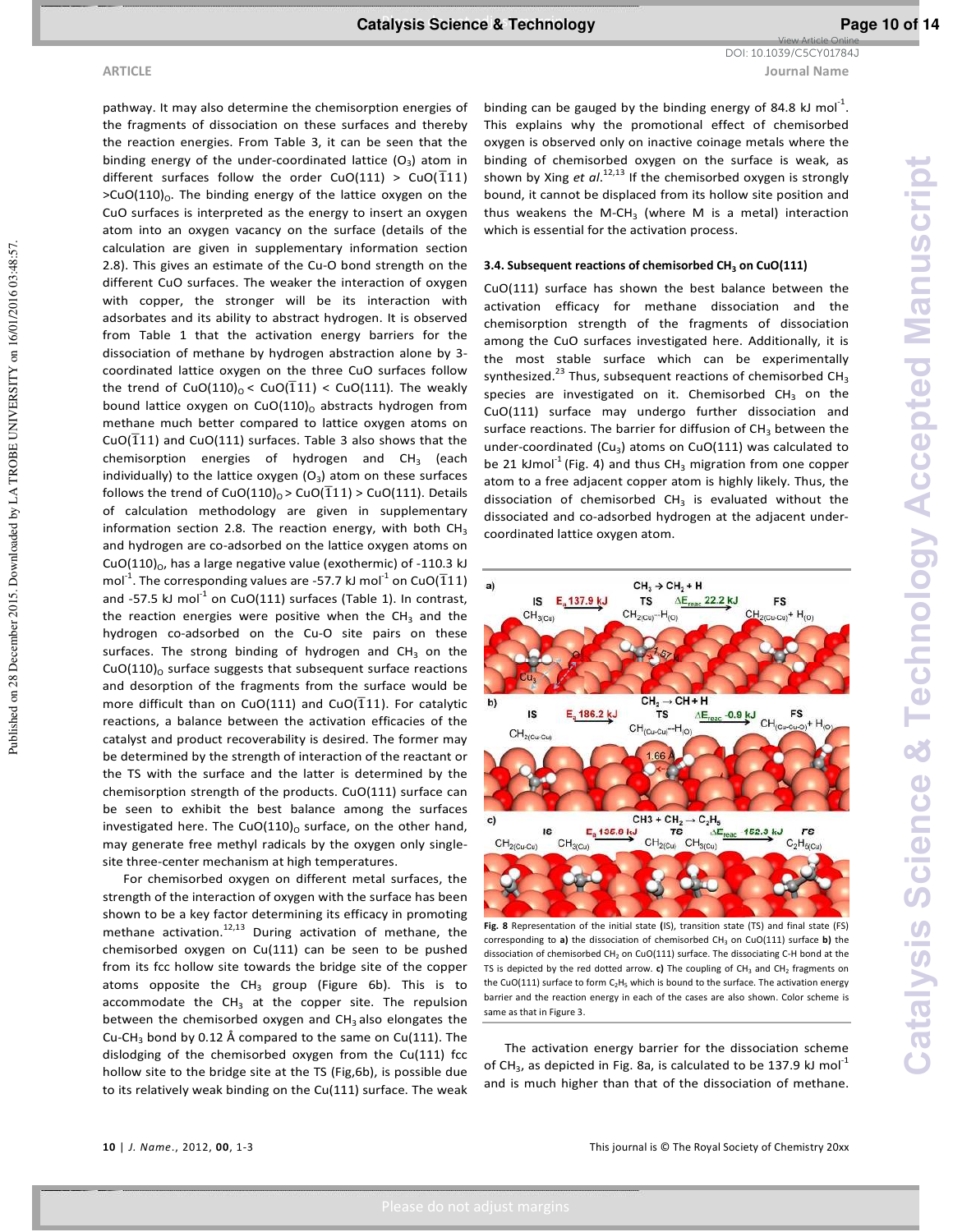The barrier is comparable to that of the dissociation of  $CH_3$  on Cu(111) reported in literature. The dissociation of  $CH_3$ necessitates reorganization of the CuO lattice to enable  $CH<sub>2</sub>$  to form bonds with two adjacent copper atoms. This allows it to maintain the sp<sup>3</sup> nature of the C center, as shown in Fig. 8a. The overall lattice reorganization and geometric constraint lead to a longer dissociating C-H bond of 1.57 Å at the TS. The dissociation of  $CH<sub>2</sub>$ , bound to two copper atoms, has an even higher activation energy barrier of 186.2 kJ mol $1$  and the reaction scheme is shown in Fig. 8b. The barrier is nearly double that of the corresponding step on clean Cu(111) surface which is reported to be  $\degree 90$  kJ mol<sup>-16</sup>. The resulting CH species is bound to two copper atoms and an adjacent lattice oxygen atom in a distorted tetrahedron. The significant lattice reorganization in this step could be a reason for the large activation energy barrier. Subsequent dissociation to C is not investigated due to the large barriers for the formation of surface CH species.

The  $CH<sub>3</sub>$  species on CuO(111) surface may undergo surface mediated coupling with  $CH_2$  to form  $C_2H_5$  which is bound to the surface, as shown in Fig. 8c. The activation energy barrier for this coupling pathway is 135.8 kJ mol<sup>-1</sup>, which is nearly the same as that for the dissociation of  $CH_3$  to  $CH_2$ . Thus the  $CH_2$ formed on the surface may readily couple with available  $CH<sub>3</sub>$ on the surface to form  $C_2H_5$ , as the reaction is energetically favorable as well.  $C_2H_5$  has been suggested to be an important intermediate in the formation of large hydrocarbons from methane on copper surface $61$  and clusters $62$ . Surface reactions of CH<sub>3</sub> chemisorbed on the lattice oxygen may generate oxygen containing species, although an exhaustive investigation of the different pathways is beyond the scope of this article.

# **4. SUMMARY AND PERSPECTIVE**

This article reports facile C-H bond activation of methane on different facets of copper oxide and contrasts the two potential mechanisms for the reaction on these surfaces. When mediated by a pair of adjacent under-coordinated Cu-O surface sites, the strong C-H bonds of methane can be cleaved with an activation energy barrier of 76.6 kJ mol $^{-1}$  on the stable CuO(111) surface and 90.2 kJmol<sup>-1</sup> on CuO( $\overline{1}$ 11) surface. High energy CuO surfaces may dissociate methane with lower activation barriers via the same mechanism, as seen from the example of CuO(010) surface where the barrier is only 60.5 kJ  $mol<sup>-1</sup>$ . The heterolytic C-H bond dissociation on the undercoordinated Cu-O site pairs of CuO surfaces proceeds via copper addition to the C-H bond of methane and the concerted hydrogen abstraction by the lattice oxygen. The  $CH<sub>3</sub>$ group, the dissociating hydrogen, and copper and oxygen atoms form a 4-centered TS which is stabilized by the dipoledipole interaction (CH<sub>3</sub>—Cu and H—O). This is facilitated by a concerted cyclic charge transfer process involving the four centers (Cu $\rightarrow$ CH<sub>3</sub>---H $\rightarrow$  O $\rightarrow$  Cu). These interactions also reduce the strain on the dissociating methane molecule and in turn lower the activation energy barriers. Similarly, the Cu-O pair on chemisorbed oxygen containing Cu(111) surface

activates methane via the same two-site four-centered mechanism, but with higher activation energy barrier of 133.1 kJ mol<sup>-1</sup>. The lesser extent of stabilization of both, the transition state and the final state by dipole-dipole interactions, compared to that on CuO(111) and CuO( $\overline{1}11$ ) surfaces is the reason for the higher barrier. Thus, CuO is found to be a much better catalyst for methane activation, compared to copper.

In contrast, the dissociation of methane on clean Cu(111) surface proceeds by a single-site three-centered mechanism involving only copper atom addition to methane. The homolytic dissociation of methane on Cu(111), makes it a high barrier process, with the activation energy barrier of 169.8 kJ  $mol<sup>-1</sup>$ . On chemisorbed oxygen containing Cu(111) and the CuO surfaces, methane activation may also proceed by the involvement of only the oxygen species as active sites in a hydrogen abstraction mechanism: another single-site threecentered process. This pathway also has higher activation energy barriers compared to the concerted mechanism involving the Cu-O pair and additionally it leads to the formation of methyl radicals. Due to the absence of undercoordinated copper atoms on its surface, the hydrogen abstraction mechanism may be the only pathway for methane activation on CuO(110) $_0$  surface, unlike the other CuO surfaces. The absence of the stabilization of the TS in these two single active site (either Cu or O) and three-centered mechanisms is the prime reason for the considerably higher barriers for methane activation, compared to the two-site four-centered concerted copper addition and hydrogen abstraction mechanism. On CuO surfaces, the surface Cu-O bond strength determines the ability of the lattice oxygen to abstract and chemisorb hydrogen. Thus, among the surfaces with 3-coordinated surface lattice oxygen,  $CuO(110)<sub>o</sub>$  surface with low Cu-O binding strength, exhibits the lowest activation energy barrier for methane activation by the hydrogen abstraction mechanism (oxygen single-site three-center mechanism).

The successive dissociation of chemisorbed  $CH_3$  on  $CuO(111)$  to  $CH<sub>2</sub>$  and further to CH have activation energy barriers of 137.9 kJ mol<sup>-1</sup> and 186.2 kJ mol<sup>-1</sup>, respectively. The barrier is progressively increasing at each dehydrogenation stage and both values are much higher than that of the first C-H bond dissociation on CuO(111). This is in contrast to dissociation on Cu(111) surface where the barrier for the first dissociation is high and progressively decreases until the last dehydrogenation step to form carbon, which has the highest barriers among the four steps.<sup>7</sup> The large difference in activation barriers for the first C-H dissociation of methane on CuO(111) and the subsequent dehydrogenation steps can be exploited to selectively generate  $CH<sub>3</sub>$  species. The reaction conditions may be tuned such that the methane dissociation by both the mechanisms described in the article generates  $CH<sub>3</sub>$ species; either chemisorbed on the surface or in the gas phase. At such conditions, the successive surface dehydrogenation of  $CH<sub>3</sub>$  species and surface coupling reactions to form larger hydrocarbons may not be significant.  $CH_x$  species (x= 1 to 3) on the surface of Cu(111) is known to be responsible for growth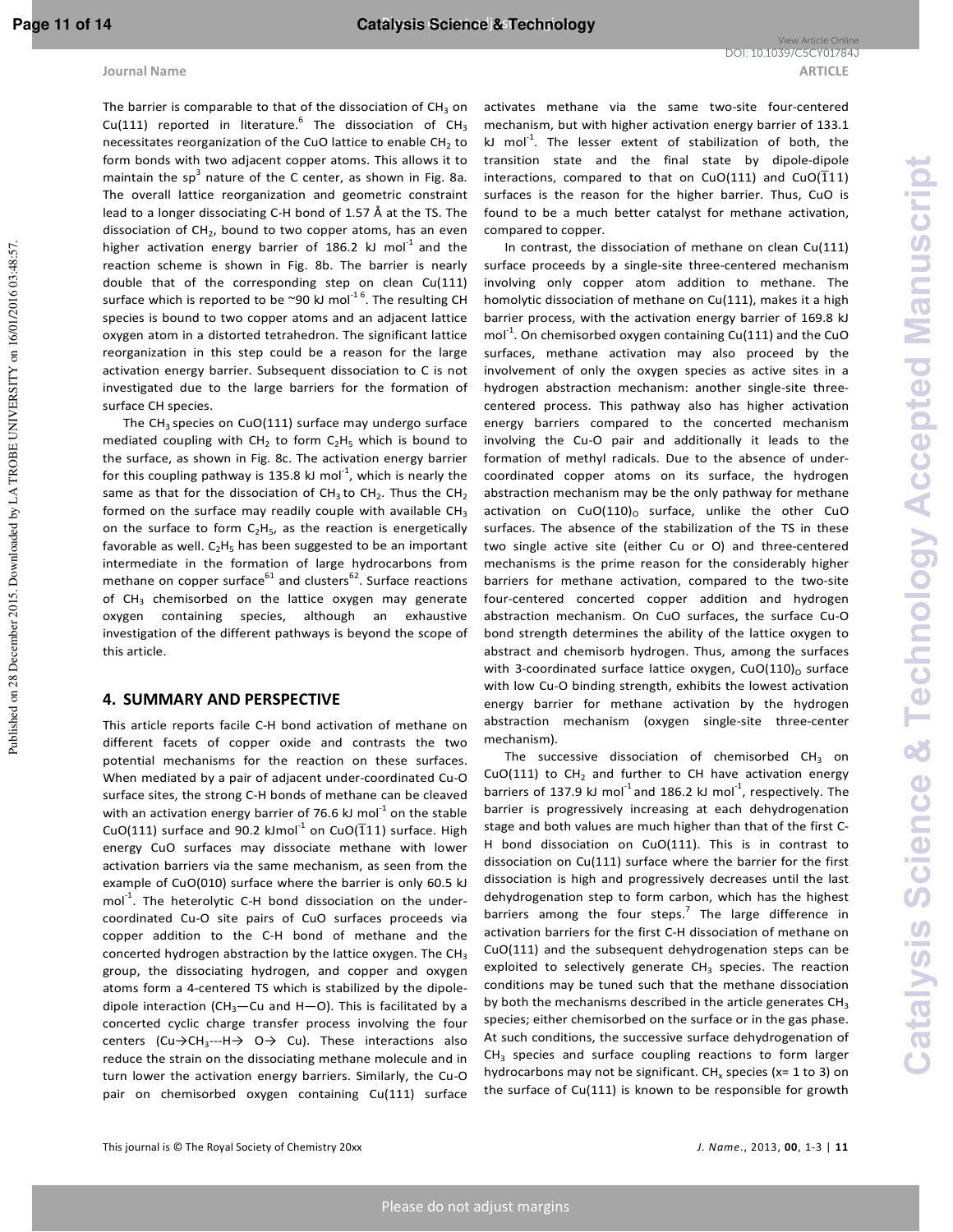**Catalysis Science & Technology Accepted Manuscript**

**Catalysis Science & Technology Accepted Manuscript** 

**ARTICLE Journal Name** DOI: 10.1039/C5CY01784J

of graphene<sup>7,63</sup> which might not happen on CuO surfaces. The free methyl radicals generated by the 'oxygen only single-site mechanism' would serve as precursors for coupling reactions. In coupling reactions involving methane to produce ethylene and aromatics, the role of the catalytic surface is typically limited to generating free methyl radicals while the coupling to ethane, subsequent thermal dehydrogenation to ethylene and formation of aromatics are all gas phase reactions. $50,64,65$ Surfaces like CuO $(110)$ <sub>0</sub> may also selectively generate methyl radicals in the gas phase, via the 'oxygen only single-site mechanism' mechanism. Single-site copper-oxo complexes in zeolites have been recently shown to be highly reactive in the homolytic dissociation of methane and its conversion to oxygenates like methanol.<sup>66</sup> Thus, the CH<sub>3</sub> species chemisorbed on the CuO surfaces may undergo surface reactions and rearrangements with the lattice oxygen to generate oxygen containing species as well.

We believe that the mechanistic insights from the two-site four-center C-H activation by the under-coordinated Cu-O pair described here can be extended to all reducible transition metal oxides exposing under-coordinated surface metal and oxygen site pairs. Thus, we hope that this article provides a guideline for screening multifunctional metal oxide based catalytic surfaces/facets for selective C-H bond activation and conversion to other value added chemicals.

### **Acknowledgements**

This work is financially supported by Nanyang Technological University, Singapore. We thank the anonymous reviewers for their comments and suggestions, which helped us improve the manuscript.

### **Notes and references**

- 1 BP Plc, *Bp Statistical Review of World Energy June 2015*, 64<sup>th</sup> ed.,**2015**, www.bp.com/statisticalreview
- 2 R. A. Dawe and S. Thomas, Energy Sources, Part A, 2007, **29**, 217-229.
- 3 J. H. Lunsford, *Catal. Today*, 2000, **63**, 165-174.
- 4 S. J. Blanksby and G. B. Ellison, *Acc. Chem. Res.*, 2003, **36**, 255-263.
- 5 P. Tang, Q. Zhu, Z. Wu and D. Ma, *Energ. Environ. Sci.*, 2014, **7**, 2580-2591.
- 6 G. Gajewski and C. W. Pao, *J. Chem. Phys.*, 2011, **135**, 064707.
- 7 W. Zhang, P. Wu, Z. Li and J. Yang, *J. Phys. Chem. C*, 2011, **115**, 17782-17787.
- 8 S. Yuan, L. Meng and J. Wang, *J. Phys. Chem. C*, 2013, **117**, 14796-14803.
- 9 S. Bae, H. Kim, Y. Lee, X. Xu, J. S. Park, Y. Zheng, J. Balakrishnan, T. Lei, H. Ri Kim, Y. I. Song, Y. J. Kim, K. S. Kim, B. Özyilmaz, J. H. Ahn, B. H. Hong and S. Iijima, *Nat. Nanotechnol.*, 2010, **5**, 574-578.
- 10 T. Kobayashi, M. Bando, N. Kimura, K. Shimizu, K. Kadono, N. Umezu, K. Miyahara, S. Hayazaki, S. Nagai, Y. Mizuguchi, Y. Murakami and D. Hobara, *App. Phys. Lett.*, 2013, **102**, 023112.
- 11 I. Alstrup, I. Chorkendorff and S. Ullmann, *Surf. Sci.*, 1992, **264**, 95-102.
- 12 B. Xing, X. Y. Pang and G. C. Wang, *J. Catal.*, 2011, **282**, 74-82.
- 13 B. Xing and G. C. Wang, *Phys. Chem. Chem. Phys.*, 2014, **16**, 2621-2629.
- 14 J. S. Yoo, T. S. Khan, F. Abild-Pedersen, J. K. Nørskov and F. Studt, *Chem. Commun.*, 2015, **51**, 2621-2624.
- 15 A. Soon, M. Todorova, B. Delley and C. Stampfl, *Phys. Rev. B: Condens. Matter Mater. Phys.*, 2006, **73**, 165424.
- 16 J. F. Weaver, *Chem. Rev.*, 2013, **113**, 4164-4215.
- 17 J. F. Weaver, C. Hakanoglu, A. Antony and A. Asthagiri, *Chem. Soc. Rev.*, 2014, **43**, 7536-7547.
- 18 A. Hellman, A. Resta, N. M. Martin, J. Gustafson, A. Trinchero, P. A. Carlsson, O. Balmes, R. Felici, R. Van Rijn, J. W. M. Frenken, J. N. Andersen, E. Lundgren and H. Grönbeck, *J. Phys. Chem. Lett.*, 2012, **3**, 678-682.
- 19 Y. H. Chin, C. Buda, M. Neurock and E. Iglesia, *J. Am. Chem. Soc.*, 2013, **135**, 15425-15442.
- 20 C.-C. Wang, S. S. Siao and J.-C. Jiang, *J. Phys. Chem. C*, 2012, **116**, 6367-6370.
- 21 T. L. M. Pham, E. G. Leggesse and J. C. Jiang, *Catal. Sci. Tech.*, 2015, **5**, 4064-4071.
- 22 Q. Zhang, K. Zhang, D. Xu, G. Yang, H. Huang, F. Nie, C. Liu and S. Yang, *Prog. Mat. Sci.*, 2014, **60**, 208-237.
- 23 P. N. Amaniampong, Q. T. Trinh, B. Wang, A. Borgna, Y. Yang and S. H. Mushrif, *Angew. Chem. Int. Ed.*, 2015, **54**, 8928- 8933.
- 24 P. Hohenberg and W. Kohn, *Phys. Rev.*, 1964, **136**, B864- B871.
- 25 W. Kohn and L. J. Sham, *Phys. Rev.*, 1965, **140**, A1133-A1138.
- 26 G. Kresse and J. Furthmüller, *Phys. Rev. B: Condens. Matter Mat. Phys.*, 1996, **54**, 11169-11186.
- 27 G. Kresse and J. Furthmüller, *Comput. Mat. Sci.*, 1996, **6**, 15- 50.
- 28 J. P. Perdew, K. Burke and M. Ernzerhof, *Phys. Rev. Lett.*, 1996, **77**, 3865-3868.
- 29 P. E. Blöchl, *Phys. Rev. B*, 1994, **50**, 17953-17979.
- 30 G. Kresse and D. Joubert, *Phys. Rev. B*, 1999, **59**, 1758-1775.
- 31 V. I. Anisimov, J. Zaanen and O. K. Andersen, *Phys. Rev. B*, 1991, **44**, 943-954.
- 32 M. Nolan and S. D. Elliott, *Phys. Chem. Chem. Phys.*, 2006, **8**, 5350-5358.
- 33 D. Wu, Q. Zhang and M. Tao, *Phys. Rev. B: Condens. Matter Mat. Phys.*, 2006, **73**, 235206.
- 34 V. I. Anisimov, F. Aryasetiawan and A. I. Lichtenstein, *J. Phys.: Condens. Matter*, 1997, **9**, 767-808.
- 35 S. L. Dudarev, G. A. Botton, S. Y. Savrasov, C. J. Humphreys and A. P. Sutton, *Phys. Rev. B: Condens. Matter Mater. Phys.*, 1998, **57**, 1505-1509.
- 36 Q. T. Trinh, J. Yang, J. Y. Lee and M. Saeys, *J. Catal.*, 2012, **291**, 26-35.
- 37 Q. T. Trinh, K. F. Tan, A. Borgna and M. Saeys, *J. Phys. Chem. C*, 2013, **117**, 1684-1691.
- 38 R. F. W. Bader, *Atoms in Molecules: A Quantum Theory*, Oxford University Press, USA, 1990.
- 39 G. Henkelman, A. Arnaldsson and H. Jónsson, *Comput. Mater. Sci.*, 2006, **36**, 354-360.
- 40 H. J. Monkhorst and J. D. Pack, *Phys. Rev. B*, 1976, **13**, 5188- 5192.
- 41 S. Åsbrink and L. J. Norrby, *Acta Crystallogr., Sect. B: Struct. Sci., Cryst. Eng. Mater.*, 1970, **26**, 8-15.
- 42 J. Hu, D. Li, J. G. Lu and R. Wu, *J. Phys. Chem. C*, 2010, **114**, 17120-17126.
- 43 X. Jiang, T. Herricks and Y. Xia, *Nano Lett.*, 2002, **2**, 1333- 1338.
- 44 F. Bayansal, S. Kahraman, G. Ankaya, H. A. Etinkara, H. S. Güder and H. M. Akmak, *J. Alloys Comp.*, 2011, **509**, 2094- 2098.
- 45 R. Bari, S. Patil and A. Bari, *Int. Nano Lett.,* 2013, **3**, 1-5.
- 46 C. Stampfl, A. Soon, S. Piccinin, H. Shi and H. Zhang, *J. Phys.: Condens. Matter*, 2008, **20**, 184021.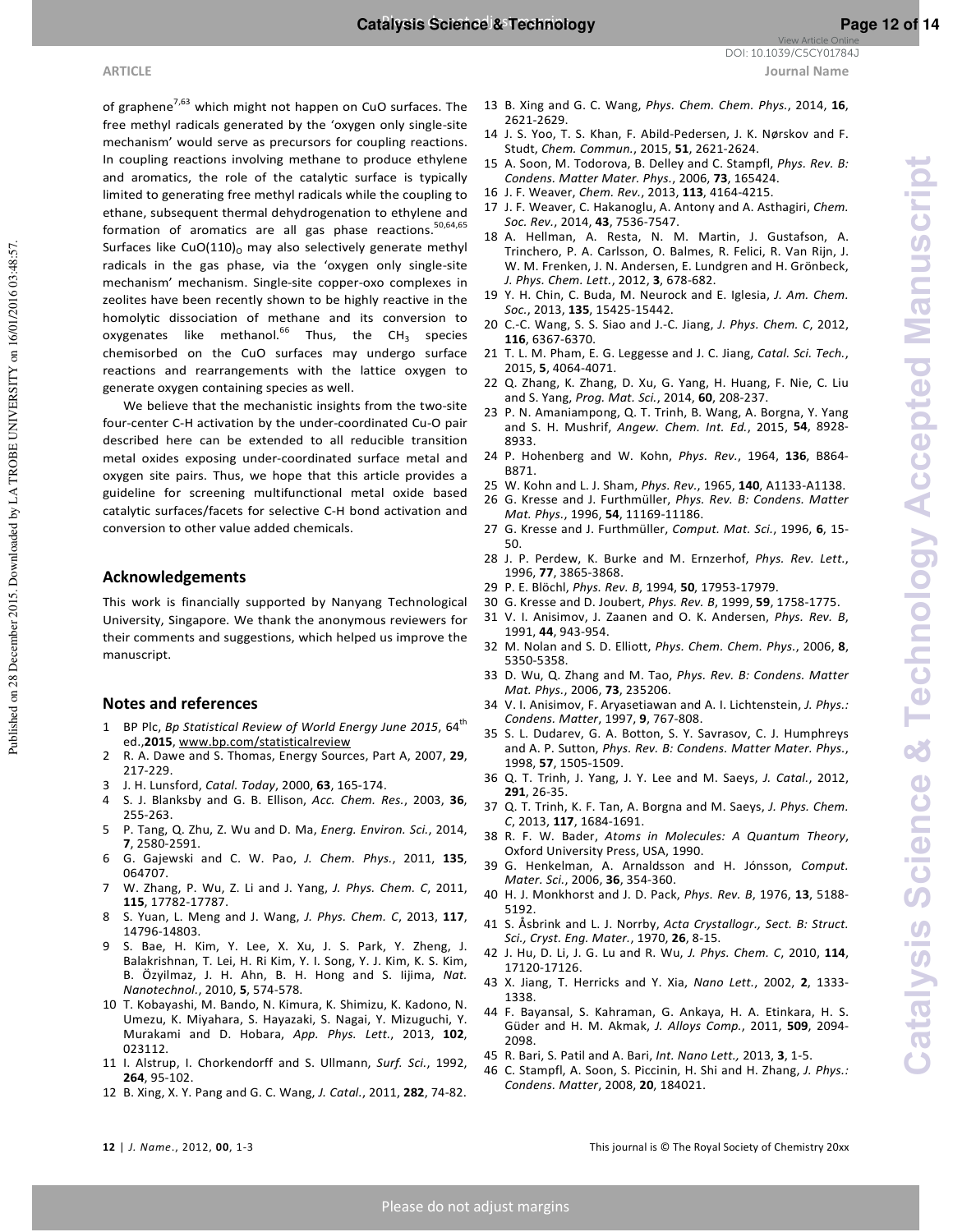- 47 K. Zhou, R. Wang, B. Xu and Y. Li, *Nanotechnology*, 2006, **17**, 3939-3943.
- 48 Y. Li, B. Tan and Y. Wu, *Chem. Mat.*, 2008, **20**, 567-576.
- 49 B. Ruscic, J. E. Boggs, A. Burcat, A. G. Császár, J. Demaison, R. Janoschek, J. M. L. Martin, M. L. Morton, M. J. Rossi, J. F. Stanton, P. G. Szalay, P. R. Westmoreland, F. Zabel and T. Bérces, *J. Phys. Chem. Ref. Data*, 2005, **34**, 573-588.
- 50 J. H. Lunsford, *Angew. Chem. Int. Ed. Eng.*, 1995, **34**, 970- 980.
- 51 Y. H. Chin, C. Buda, M. Neurock and E. Iglesia, *J. Am. Chem. Soc.*, 2011, **133**, 15958-15978.
- 52 K. Tanabe and T. Yamaguchi, *Catal. Today*, 1994, **20**, 185- 197.
- 53 S. Adhikari, A. Üren and R. Roy, *J. Biol. Chem.*, 2008, **283**, 1334-1339.
- 54 W. J. Van Zeist and F. M. Bickelhaupt, *Org. Biomol. Chem.*, 2010, **8**, 3118-3127.
- 55 I. Fernández and F. M. Bickelhaupt, *Chem. Soc. Rev.*, 2014, **43**, 4953-4967.
- 56 A. Vojvodic, F. Calle-Vallejo, W. Guo, S. Wang, A. Toftelund, F. Studt, J. I. Martínez, J. Shen, I. C. Man, J. Rossmeisl, T. Bligaard, J. K. Nørskov and F. Abild-Pedersen, *J. Chem. Phys.,* 2011, **134**, 244509.
- 57 J. K. Nørskov, T. Bligaard, A. Logadottir, S. Bahn, L. B. Hansen, M. Bollinger, H. Bengaard, B. Hammer, Z. Sljivancanin, M. Mavrikakis, Y. Xu, S. Dahl and C. J. H. Jacobsen, *J. Catal.*, 2002, **209**, 275-278.
- 58 A. Michaelides, Z. P. Liu, C. J. Zhang, A. Alavi, D. A. King and P. Hu, *J. Am. Chem. Soc.*, 2003, **125**, 3704-3705.
- 59 R. A. Van Santen, I. Tranca and E. J. M. Hensen, *Catal. Today*, 2015, **244**, 63-84.
- 60 P. V. Madhavan and M. D. Newton, *J. Chem. Phys.*, 1985, **83**, 2337-2347.
- 61 J. Zhang, Z. Wang, T. Niu, S. Wang, Z. Li and W. Chen, *Sci. Rep.*, 2014, **4**, 4431.
- 62 J. J. Varghese and S. H. Mushrif, *J. Chem. Phys.*, 2015, **142**, 184308.
- 63 Y. Shibuta, R. Arifin, K. Shimamura, T. Oguri, F. Shimojo and S. Yamaguchi, *Chem. Phys. Lett.*, 2014, **610-611**, 33-38.
- 64 J. S. Lee and S. T. Oyama, *Catal. Rev.*, 1988, **30**, 249-280.
- 65 X. Guo, G. Fang, G. Li, H. Ma, H. Fan, L. Yu, C. Ma, X. Wu, D. Deng, M. Wei, D. Tan, R. Si, S. Zhang, J. Li, L. Sun, Z. Tang, X. Pan and X. Bao, *Science*, 2014, **344**, 616-619.
- 66 S. Grundner, M. A. C. Markovits, G. Li, M. Tromp, E. A. Pidko, E. J. M. Hensen, A. Jentys, M. Sanchez-Sanchez and J. A. Lercher, *Nat. Commun.*, 2015, **6**, 7546